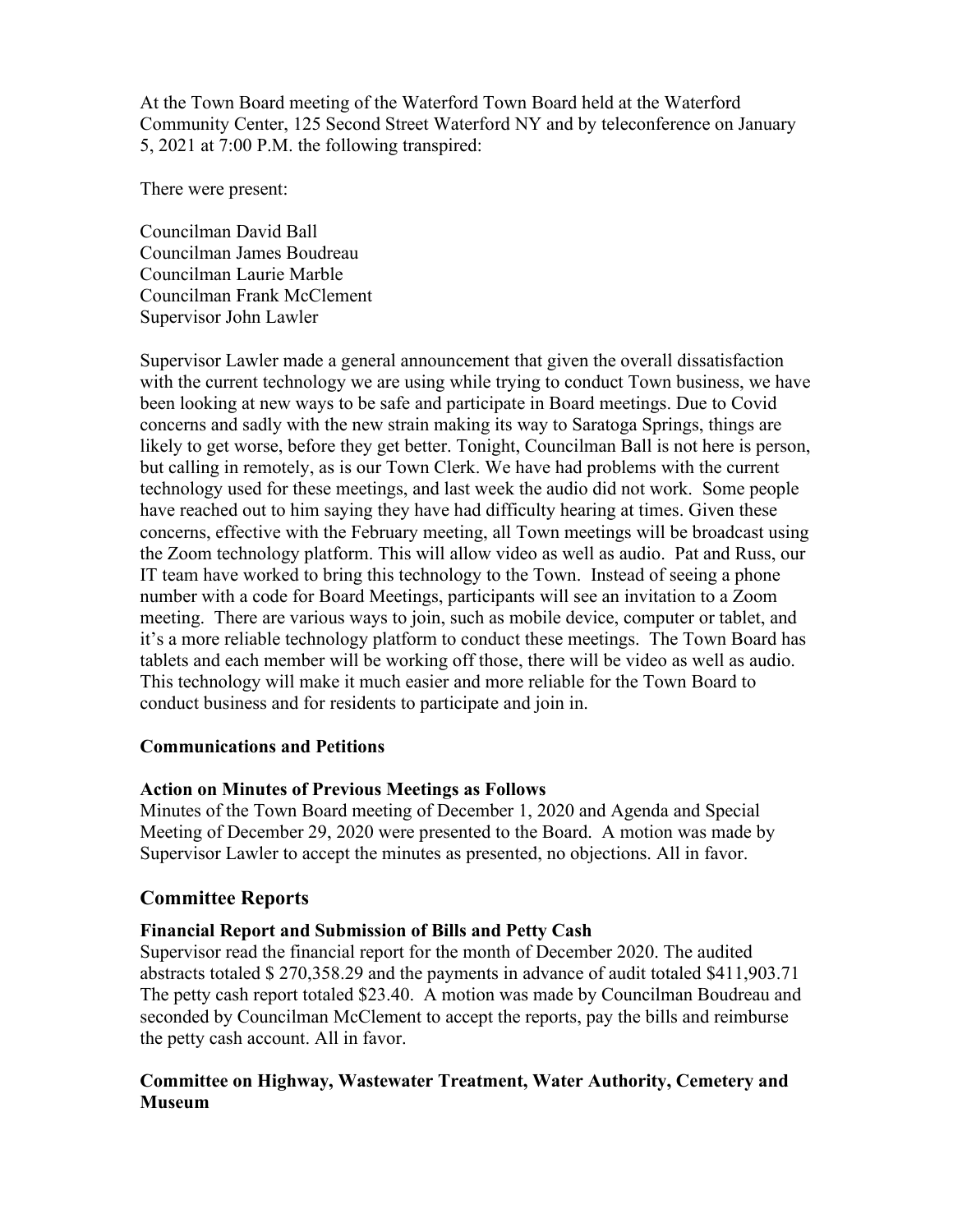Councilman Boudreau read the Town Highway Department report for December as submitted by acting Highway Superintendent Tony Lubas. The Waterford Rural Cemetery road was repaired and the Saratoga Avenue section of the cemetery is closed till the Spring. Catch basins marked and serviced. All seasonal equipment winterized. River Street overgrowth maintenance completed. They did an exploratory dig on Davis Drive in regards to a water leak. New street signs installed on Mohawk Ave, South street, Short 6th, and South street extension. Manhole risers replaced on Columbus, Fulton, Davis Drive and Museum Lane. Used 3 tons of cold patch in road repair. Snow removal was completed after storm. Flood cleanup was completed at the Harbor Visitor Center from 3rd St. to the Waterford Boat Launch. They processed 12 Dig Safe requests. 180 tons of road salt was used. 60 cubic yards of yard waste removed. Responded to 46 requests for service. Councilman Boudreau commented the on the great job the Highway Department did plowing, it was a difficult storm, and lots of hours were put in. They also did great a great job with the cleanup at the Visitor Center after the flooding. Councilman Boudreau then read the Wastewater Department report as submitted by Operator Craig Falcone. They removed 18,000 gallons of sludge to Albany County and 56,000 gallons of sludge to Saratoga County.

Alarms answered:1- High flows due to rain storm

They performed Normal Maintenance: Checked all pump stations and cleaned floats as needed. Continued maintenance of outside grounds, equipment, and vehicles. Removed influent primary grease from primary tanks and weirs on weekly basis. Conducted new DEC reporting required by our new discharge permit. They helped Smith Controls install a new Plant Pump Station flow meter and chart recorder and Met with representatives from First Light to discuss upgrading/replacing our current pump station alarm system.

The Councilman then read the Waterford Water Commissioners report for the month. The water works delivered approximately 27,100,000 gallons or 903,333 gpd of water during the month. The Waterworks staff completed dig-safe utility locations and service calls during the month. A total of 71 service calls and 24 utility locates were addressed. In addition to calls, staff calibrated  $\&$  maintained equipment, completed monthly water testing, and completed meter reading. Hydrant Leaves and Snow Removal – Please be advised that as we enter the Fall and Winter season any support that can be provided by the community to help clear hydrants for emergency use would be greatly appreciated. The Water Commissioners are excited to announce that the Waterworks has a new website. You can see it at [www.waterfordwater.org](http://www.waterfordwater.org/)

Councilman Boudreau then gave an update from Town Historian Russ Vandervoort. His Facebook page had 2,984 hits in December. Russ is working with a group called Camp Rockaway who will be hosting summer long experience at Lock 5. He is also working with the Saratoga County History Roundtable in conjunction with Saratoga County Museum for their Cross Roads of the County Program. He is also looking in the future to starting a lecture type program, much like the museum was doing prior to Covid.

## **Committee on Public Safety, Emergency Services, and Liaison to Village**

Councilman Ball stated that the Board received a six-page report from the Waterford Police Department which entails the monthly reports and well as a summary of the calls for 2020. For the month, there were 24 arrests, 72 traffic tickets, 18 motor vehicle accidents, 554 calls for service, 5 fire calls, 48 EMS calls, school detail 11, animal control calls 23. The summary for the end of the year 123 arrests, 593 tickets issued, 140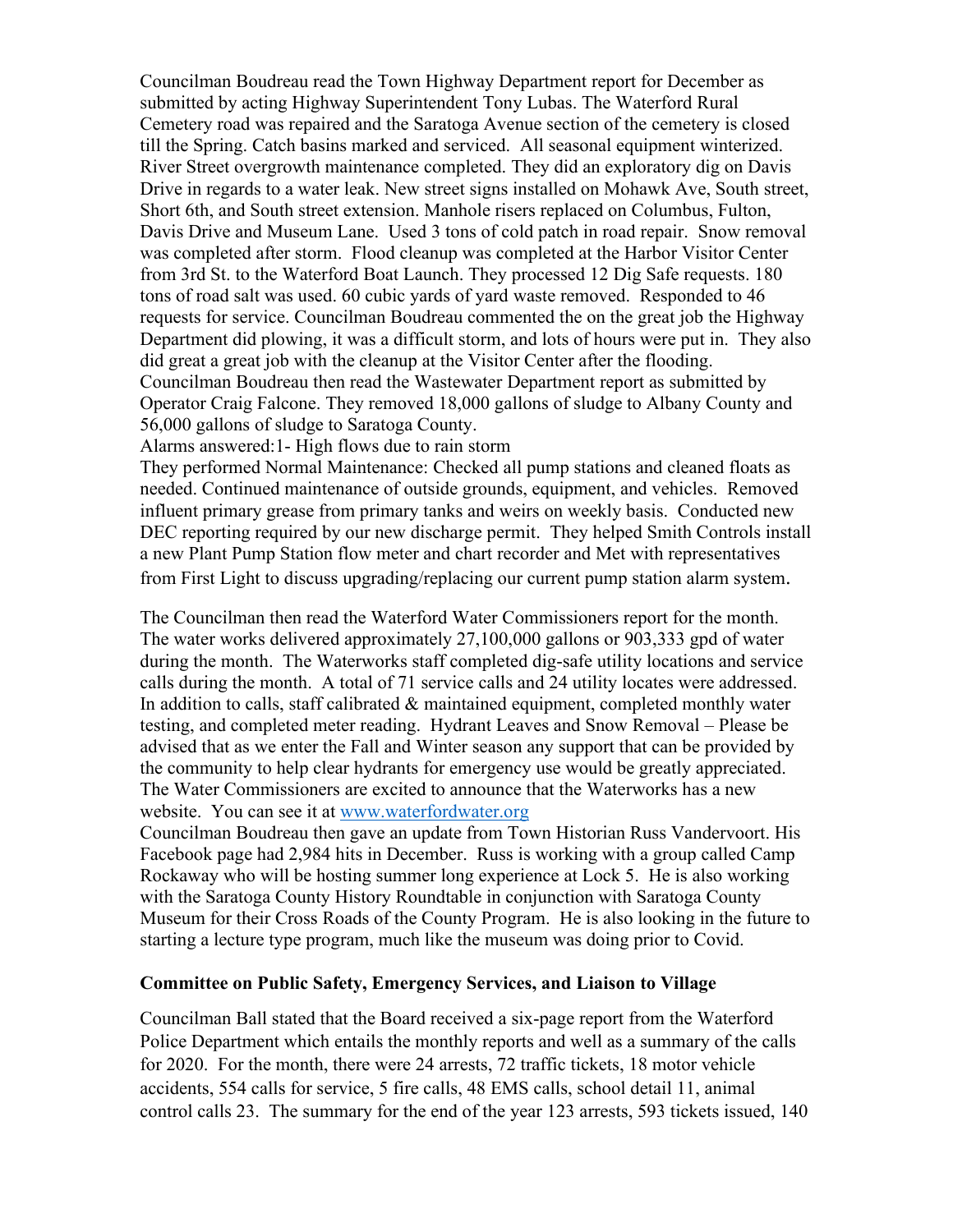motor vehicle accidents, 5112 calls for service. Other activities included Sergeant Dilbone teaching Field Sobriety testing to new recruits at Zone 5. A Department Meeting was conducted going over upcoming changes for 2021. Changes were already made and implemented to their filing system to help clarify the call categories. Open cases include 1 suspicious death, 1 child sexual abuse case, 1 burglary and 2 VICE case. The police reform process as a result of the Executive Order is continuing on schedule. Questionnaires have been mailed or delivered. Some responses have come in. They will use this feedback to produce a report for the Town Board and develop a plan of action.

Councilman Ball stated that the new building for the Waterford Fire Department is moving along. They hope to be in by the second quarter of 2021.

## **Committee on Veterans, Grants and Funding, Special Projects, Town Hall and Seniors**

Councilman McClement stated that the Seniors have not meeting at the Center due to Covid, and given the recent severity of cases, that will remain the case for some time. The Town is still operating the Medical Transportation van, face masks are mandatory as well as staggered seating. The Grocery Bus runs on Wednesdays, again face masks are mandatory as well as staggered seating, Andy will make multiple trips if needed to allow those to space out on the bus. Please contact Andy Walters at 518-527-4589 to take advantage of either of these programs. The Home Delivered Meals Program is still ongoing through the Office of the Aging. If you would like to sign up for this service or know someone who does please contact the Saratoga County Office of the Aging at 518-884-4100. Councilman McClement went on to read a letter from Andy Walters regarding Rock for Tots. The event was cancelled this year due to Covid. through cooperation with the Waterford Halfmoon National Honor Society and School, a Toy Drive was held on November 23rd, they collected enough toys to provide for 54 children in Waterford and also to provide for other children in need in surrounding Towns. Rock for Tots received monetary donations as well. Through these efforts, they were able to provide toys for a total 93 children this season. The Councilman went on to thank Andy and the VFW for all they do for our community.

## **Committee on Youth, Playground, Pool, Festivals, Library, WHUFSD, and Visitor Center**

Councilman Marble read the report for the Canal Visitor center as submitted by Harbormaster Jeff Cleary. On December 16 and 17 th approximately 22 inches of snow fell on Waterford and the Hurst Harbor Center. On December 23 and 24 temperatures rose into the 50's and 60's resulting in waters rising to approximately 24  $\frac{1}{2}$  feet. Water flooded the Visitor Center and the wall. The wall from 3<sup>rd</sup> street to the Battery was littered with debris. Supervisor Lawler and members of the Town Board met at the Visitor Center on the morning of the  $27<sup>th</sup>$  to assess the damage. The Waterford Police took measures to keep onlookers safe and away from the wall. The Town Highway dept was called and was on site by 7 am the morning of the  $28<sup>th</sup>$ . By 3 pm the wall was cleared of the debris which included many large trees. Plans are being made with the Waterford Fire dept to have the wall hosed down to remove mud as soon as the weather cooperates. Many thanks to all who were involved in the cleanup efforts and to all who worked diligently to protect the public.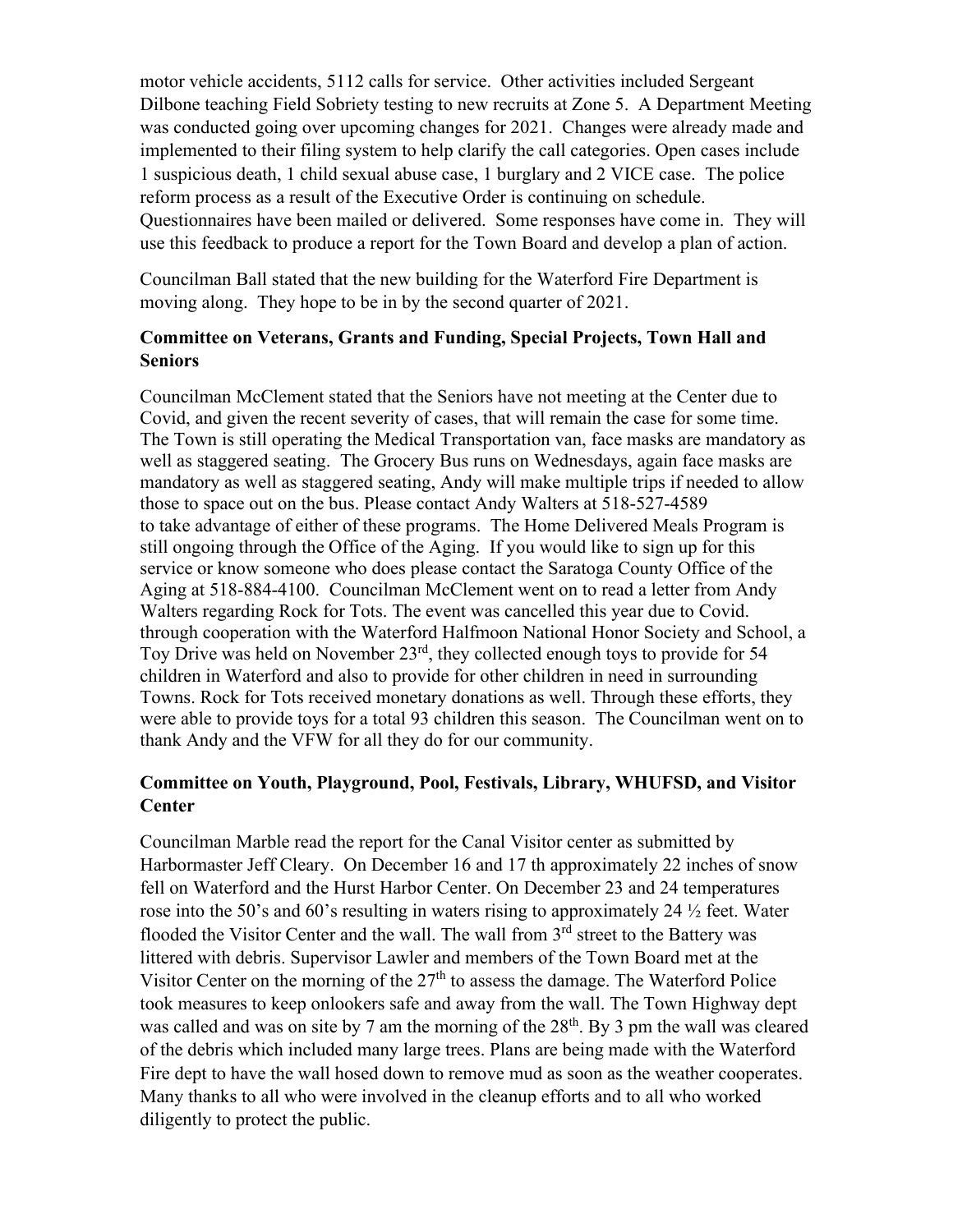Planning is underway as we look forward with hope and optimism to a bright new year with Canalfest scheduled for May 15 and 16 2021, Independence Day Celebration July  $3<sup>rd</sup>$ , Dragon Boat festival August  $7<sup>th</sup>$ , and the return of Tugboat Roundup Sept 10,11,12.

The Councilman then went on to read an update from the Waterford Library. The Library is planning to continue their current service model for the time being. That being limited in-building browsing and limited computer use Mon-Thur 10-5 pm and Saturday 10-2 pm. Fridays remain curbside pickup ONLY from 10-3 pm. Curbside is also available the other days as well by appointment. They are also continuing to serve as a drop-off point for non-perishable food items and personal care items which will be distributed to community food pantries. Unfortunately, they are unable to accept any donations of books or other materials at this time due to Covid and lack of space. We are happy to choose books for homebound folks and arrange delivery. Tim would like to thank Andy Walters for welcoming him on the shopping bus and they are happy to arrange pickup or delivery of library materials through the bus service. There are also W<sub>1</sub>-fi hotspots that people can borrow with their library cards for up to 2 weeks at a time. Next Board of Trustees mtg is Tues Jan  $12<sup>th</sup>$ .

Councilman Marble read an update from Waterford Halfmoon School. They are still doing in-person learning. Some students are doing virtual learning by choice. There are some precautionary quarantines by staff and students. Some news on the Capital project at the school: the facilities committee is meeting to put the final touches on the proposal. There is one sport right now: Bowling.

## **2020 Budget Amendments**

Supervisor Lawler spoke of the 2020 Budget transfers and the resolution to approve these adjustments. This is an annual resolution and is housekeeping resolution. When we plan our budget, we work to make sure every line item is as exact as possible. However, it is impossible to have each line-item balance as budgeted. The Town is required to adjust the budget to balance at the end of the year. Some line items we spend more due to the unexpected, such as a drainage repair that was necessary at Mallards Land So., this was an emergency repair. At the end of the year, to balance and prepare our annual reports and get ready for our audit, we make budget transfers. Making budget transfers for line items does not change the budget, and the transfers stay in each fund, they are not transferred, there is no crossing of funds.

Mr. Coutu stated that this is adjusting the budget to what is required, some funds spend more and some funds spend less. The Board receives financial statements monthly so these adjustments are nothing new to the Board. The Board has received a copy of these Budget Amendments.

Supervisor Lawler went on to give an example of one of the adjustments: Town Board contractual expense, approved \$14,720, spent was \$11,720, that is -\$3,000. That line item will be taken and the money moved to another line item. Another example is Town insurance for medical/dental: approved was \$46,421 spent was \$49,465. That is +\$3,044. We would move an under-budget item to an over budget item.

There were no questions or comments.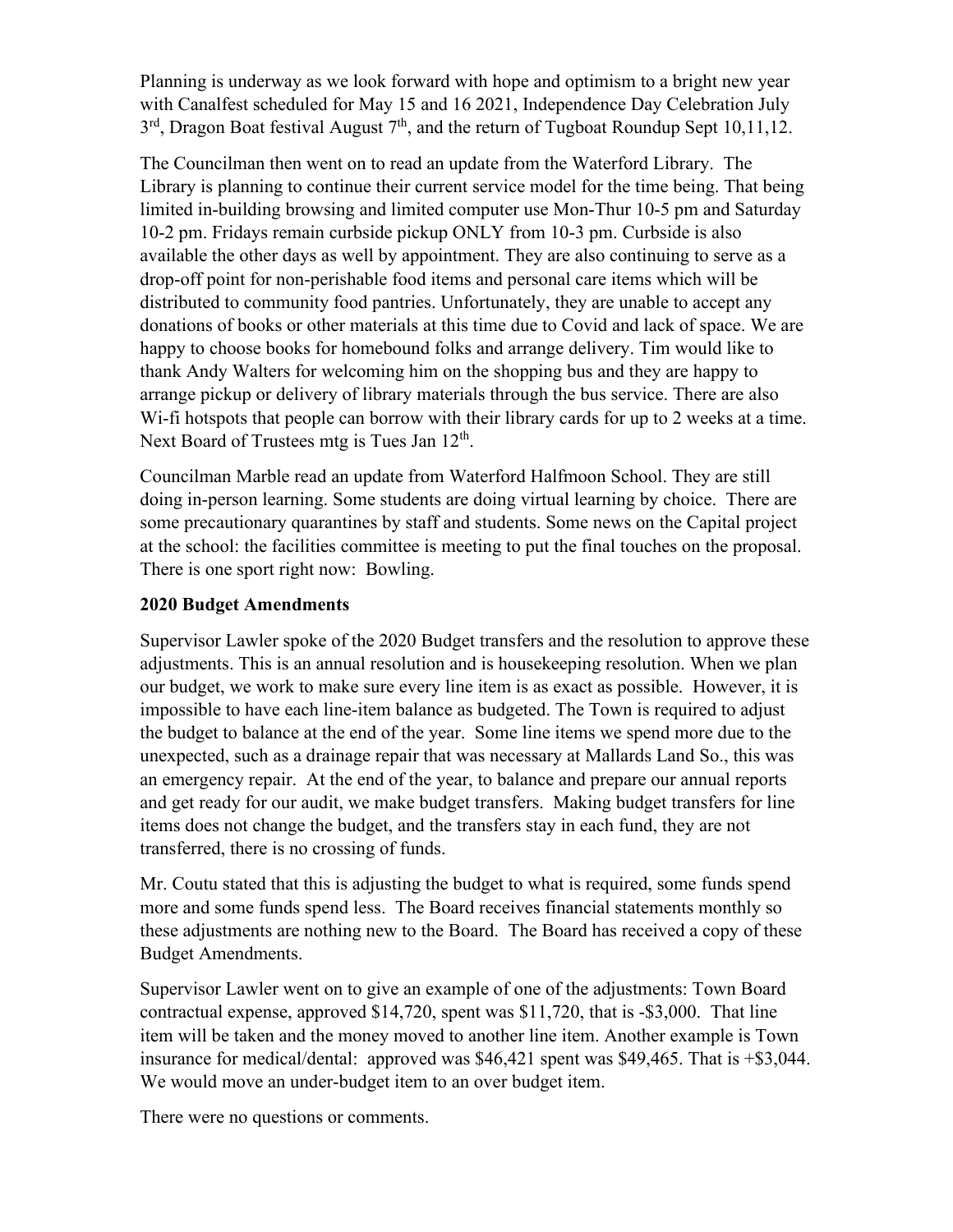## **General Orders**

## RESOLUTION #1

RESOLVED, that the Town Board of the Town of Waterford hereby approves the attached 2020 Budget Amendments.

Offered by Councilman Ball Seconded by Councilman Marble

Councilman Ball yes Councilman Boudreau yes Councilman Marble yes Councilman McClement yes Supervisor Lawler yes

## RESOLUTION # 2

RESOLVED, that the Town Board of the Town of Waterford hereby authorizes the Town Supervisor to execute an agreement in the amount of \$15,035.00 with Delaware Engineering, D.P.C. for environmental monitoring at the closed Town of Waterford landfill for 2021.

Offered by Councilman Boudreau Seconded by Councilman McClement

Councilman Ball yes Councilman Boudreau yes Councilman Marble yes Councilman McClement yes Supervisor Lawler yes

### RESOLUTION # 3

RESOLVED, that the Town Board of the Town of Waterford hereby authorizes the Town Supervisor to execute an agreement with Family Danz in an amount not to exceed \$4,200.00 for the purchase and installation of fifteen (15) new ceiling registers and associated flexible duct work in the Town Board/Court Room.

Offered by Councilman McClement Seconded by Councilman Marble

Councilman Ball yes Councilman Boudreau yes Councilman Marble yes Councilman McClement yes Supervisor Lawler yes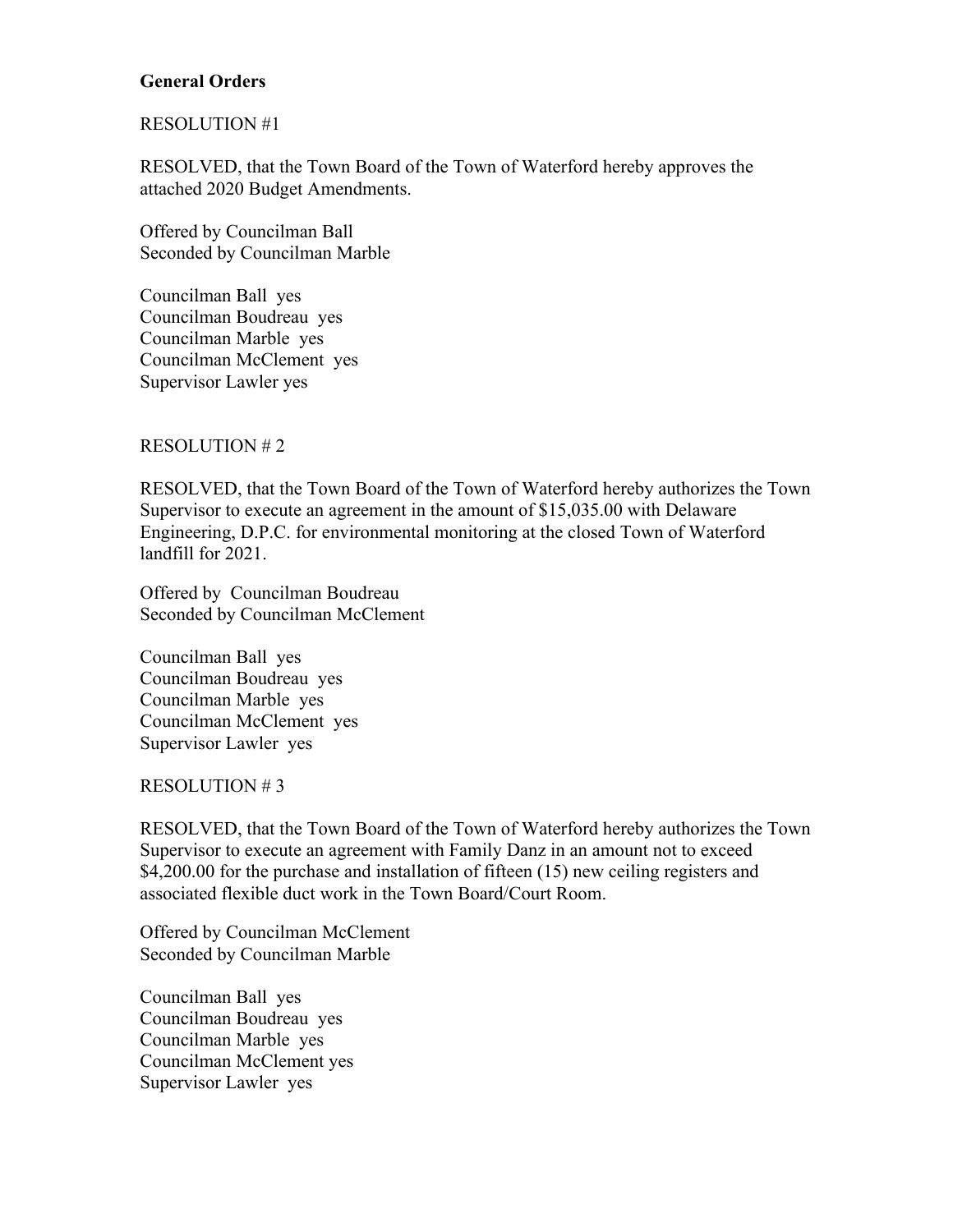## RESOLUTION #4

RESOLVED, that the Town Board of the Town of Waterford hereby accepts the following bids for equipment sold at Auctions International:

2009 Ford E450 Ambulance \$7,000.00 HON Four Drawer Filing Cabinets \$39.00

Offered by Councilman Boudreau Seconded by Councilman McClement

Councilman Ball yes Councilman Boudreau yes Councilman Marble yes Councilman McClement yes Supervisor Lawler yes

## RESOLUTION #5

RESOLVED, that the Town Board of the Town of Waterford hereby allows Craig Falcone to carry over 60 hours of vacation over and beyond the allowed 40 hours to 2021 due to work scheduling issues in 2020.

Offered by Councilman Boudreau Seconded by Councilman Marble

Councilman Ball yes Councilman Boudreau yes Councilman Marble yes Councilman McClement yes Supervisor Lawler yes

### RESOLUTION #6

RESOLVED, that the Town Board of the Town of Waterford hereby authorizes the following fee increases related to the Waterford Rural Cemetery effective April 1, 2021 :

| Grave purchase | current fee \$500.00 | new fee \$800.00 |
|----------------|----------------------|------------------|
| Grave opening  | current fee \$550.00 | new fee \$800.00 |
| Cremation      | current fee \$250.00 | new fee \$350.00 |

Offered by Councilman Boudreau Seconded by Councilman McClement

Councilman Ball yes Councilman Boudreau yes Councilman Marble yes Councilman McClement yes Supervisor Lawler yes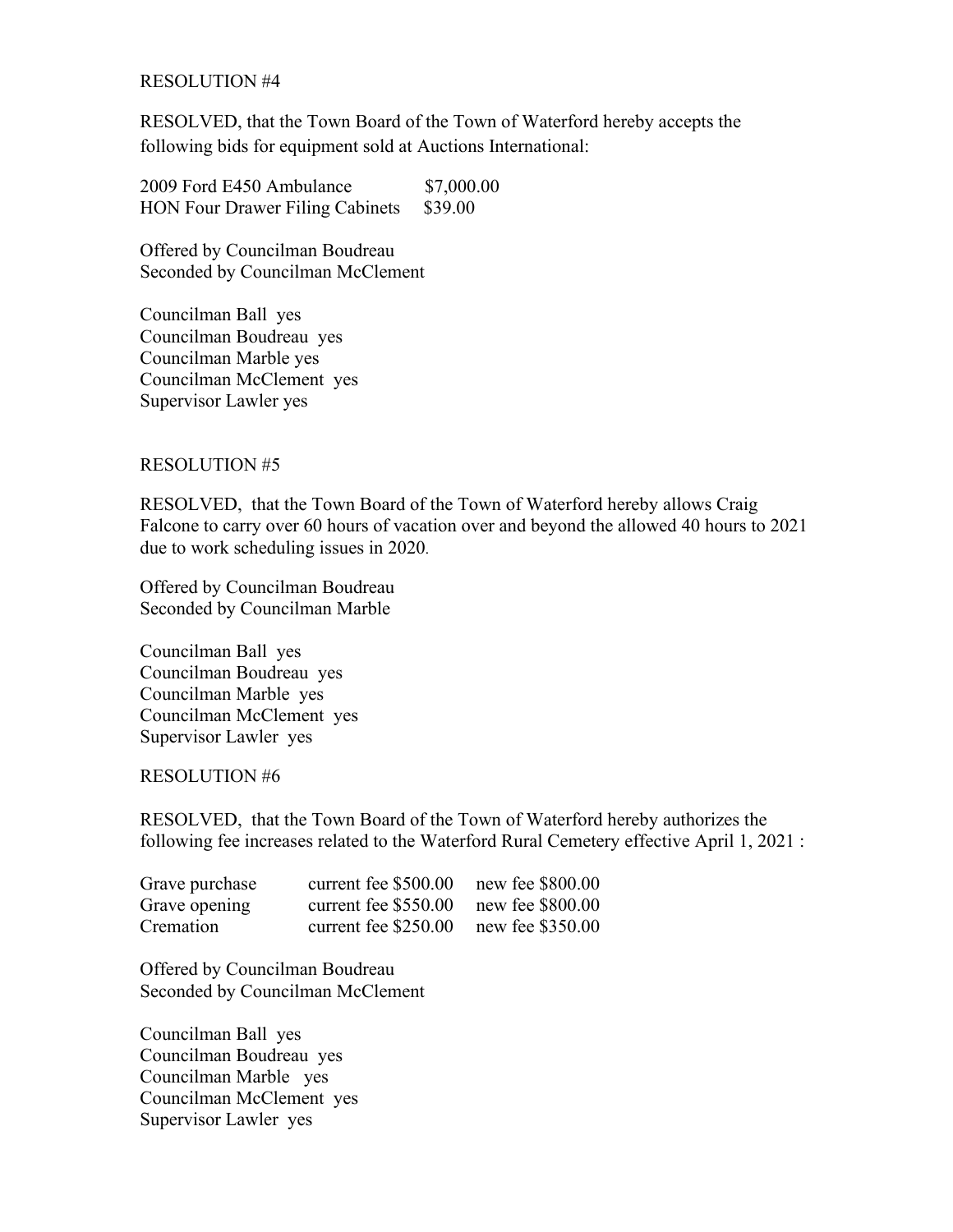#### RESOLUTION # 7

RESOLVED, that the Town Board of the Town of Waterford does hereby direct the Town Supervisor to execute and agreement between the Town of Waterford Wastewater Treatment Plant and the Gloversville-Johnstown Joint Sewer Board for sludge disposal during the period of January 1, 2021 thru December 31, 2022.

Offered by Councilman Boudreau Seconded by Councilman Marble

Councilman Ball yes Councilman Boudreau yes Councilman Marble yes Councilman McClement yes Supervisor Lawler yes

#### RESOLUTION # 8

**WHEREAS**, a resolution was duly adopted by the Town Board of the Town of Waterford for a public hearing to be held by said Town Board on January 5, 2021 at 6:55p.m. at Waterford Community Center, 125 Second Street, Waterford New York, to hear all interested parties on a proposed Local Law entitled "A Local Law Establishing Registry for Vacant Buildings and Property Maintenance Requirements for Lots Containing a Vacant Building, and

**WHEREAS**, notice of said public hearing was duly published in *The Daily Gazette* the official newspaper of the Town of Waterford, on December 21, 2020 and posted on the Town Clerk sign board and Town website and

**WHEREAS**, said public hearing was duly held on January 5, 2021 at 6:55PM at the Waterford Community Center and all parties in attendance were permitted an opportunity to speak on behalf of or in opposition to said proposed Local Law, on any part thereof, and

**WHEREAS**, is a Type II action under the State Environmental Quality Review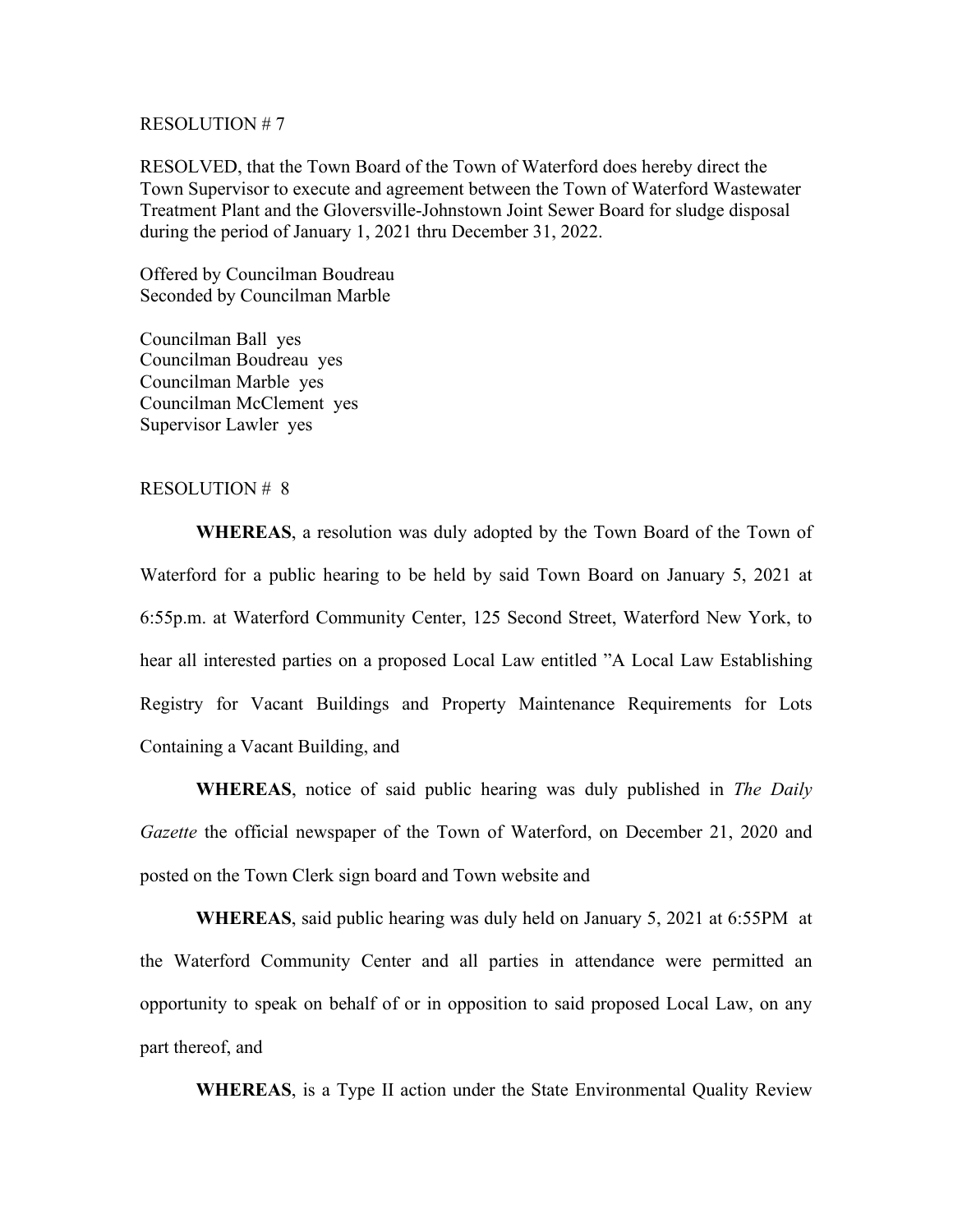Act (SERA) and requires no further action with regard to SEQRA, and

**WHEREAS**, the Town Board of the Town of Waterford, after due deliberation, finds it in the best interest of the Town of Waterford to adopt said Local Law,

 **NOW, THEREFORE,** the Town Board of the Town of Waterford, hereby adopts said Local Law as Local Law No. 1 entitled "A Local Law Establishing a Registry for Vacant Buildings and Property Maintenance Requirements for Lots Containing a Vacant Building" a copy of which is attached hereto and made a part hereof, and the Town Clerk be and she hereby is directed to enter said Local Law in the minutes of this meeting and in the Local Law Book of the Town of Waterford, and to give due notice of the adoption of said local law to the Secretary of State.

Offered by Councilman McClement Seconded by Councilman Marble

Councilman Ball yes Councilman Boudreau yes Councilman Marble yes Councilman McClement yes Supervisor Lawler yes

### RESOLUTION # 9

RESOLVED, that the Town Board of the Town of Waterford hereby acknowledges the receipt of the audit report issued by C. L. Hadjioannou, CPA, relative to the Town Court of the Town of Waterford for the calendar year 2019.

Offered by Councilman Ball Seconded by Councilman Marble

Councilman Ball yes Councilman Boudreau yes Councilman Marble yes Councilman McClement yes Supervisor Lawler yes

## **OTHER BUSINESS**

Supervisor Lawler stated that he had two items this evening under Other Business.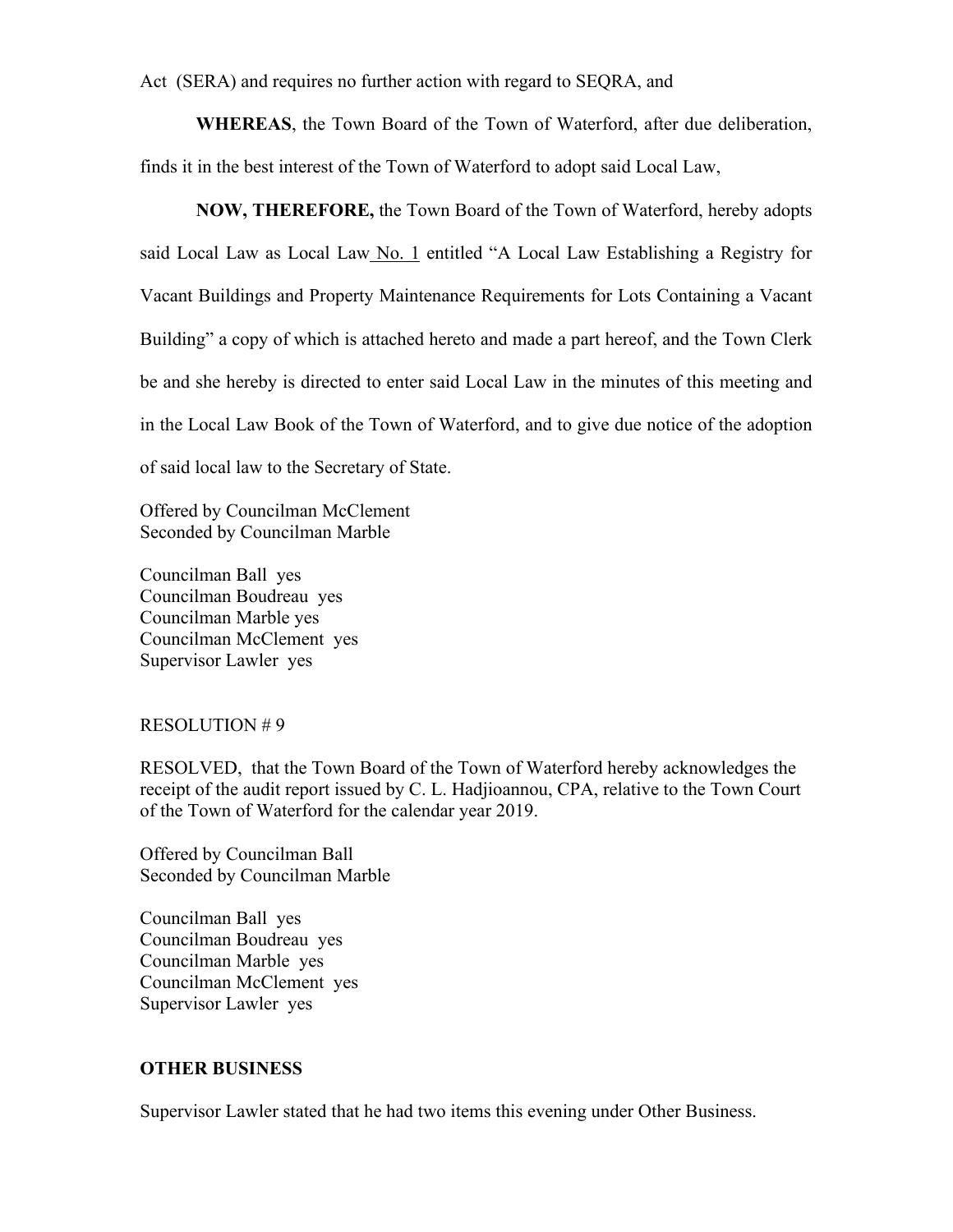The Supervsior introduced Benjamin Akin, who will be the new Building Inspector and Code Enforcement Officer. He is from Schaticoke, and we are happy to welcome him.

## RESOLUTION #10

RESOLVED, that Benjamin Akin be appointed Building Inspector and Code Enforcement Officer at a salary of \$29.40 per hour to be paid in weekly installments without the necessity of pre audit by the Town Board.

Offered by Supervisor Lawler Seconded by Councilman Boudreau

Councilman Ball yes Councilman Boudreau yes Councilman Marble yes Councilman McClement yes Supervisor Lawler yes

Supervisor Lawler stated that the second item he wanted to talk about was the technology breakdown at the Agenda meeting last week. The microphones on the audio could not be unmuted and those who called in could not hear what went on. The Supervisor went on to say that he had a few people reach out to him about the issue and he informed them that the resolutions from that evening would be reread at the Town Board Meeting this evening.

Town Clerk Carrigan reread the resolutions that were passed at the December 29, 2020 Agenda/Special Meeting of the Town Board.

A discussion was held on the Resolution approving Benjamin Akin.

## RESOLUTION #11

Resolved that Resolution #10 of 2021 be amended to show the correct salary of Benjamin Akin to be \$24.90 per hour.

Offered by Supervisor Lawler Seconded by Councilman McClement

Councilman Ball yes Councilman Boudreau yes Councilman Marble yes Councilman McClement yes Supervisor Lawler yes

At this time the meeting was opened up for comments.

There were none.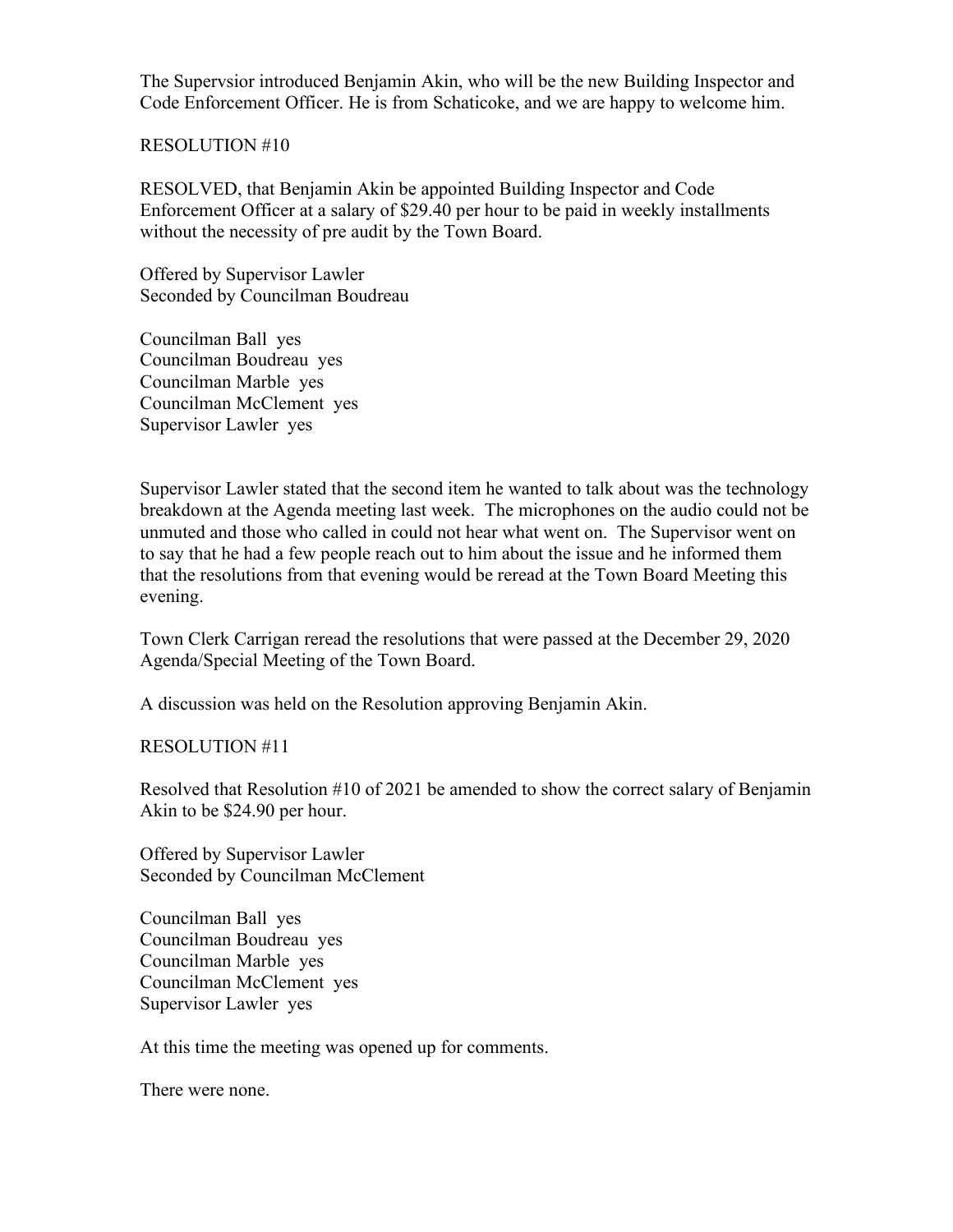Councilman Boudreau made a motion at 8:19 PM to move to Executive Session, seconded by Councilman McClement. All in favor.

Supervisor Lawler stated that no action will be taken by the Board this evening when they come out of Executive Session, this is just for informaiton and discussion. Anyone who wishes to stay is welcome to do so, it may take some time, those who stay will need to move to the other room.

Respectfully submitted,

Mary Shannon Carrigan Town Clerk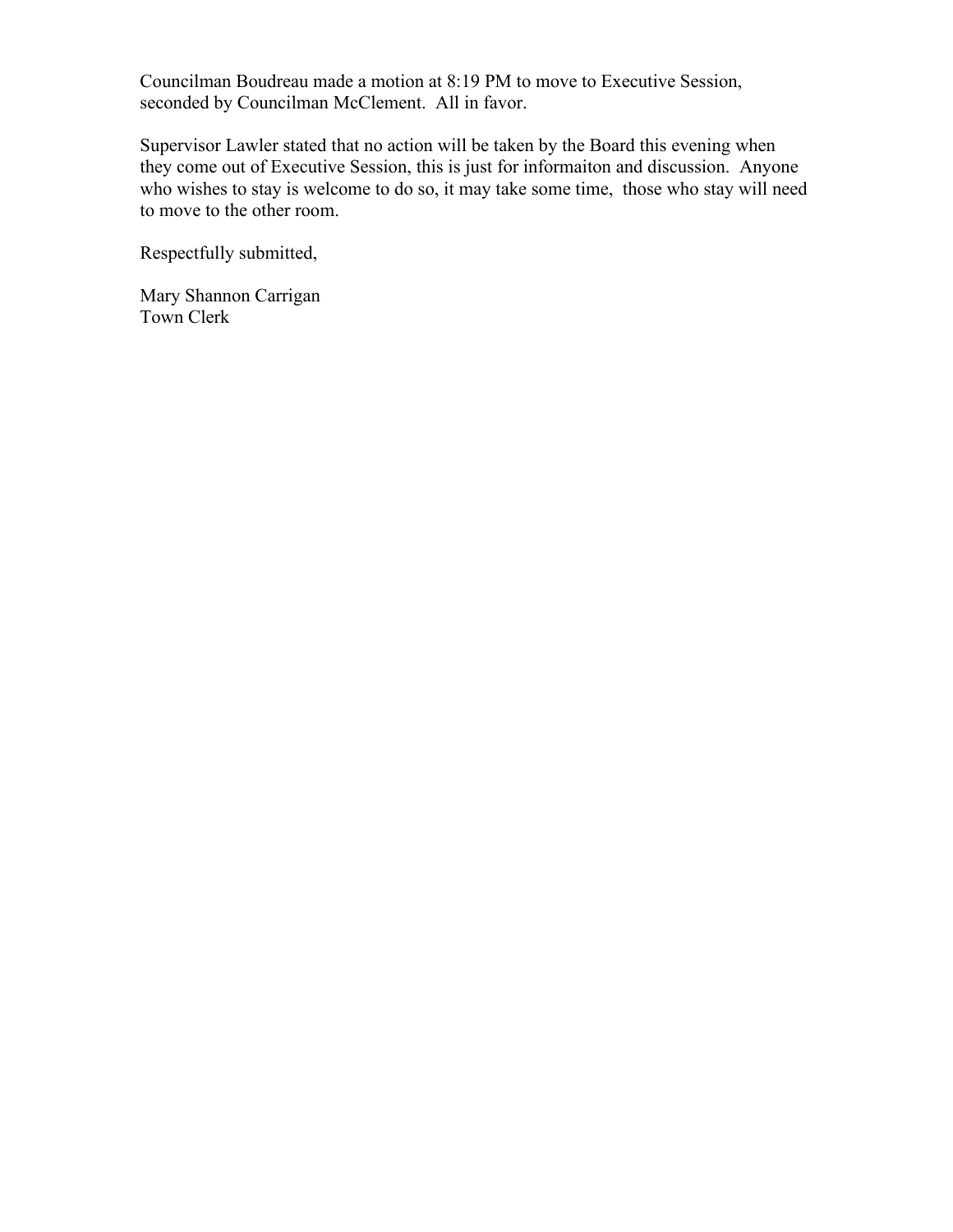ぞ

# TOWN OF WATERFORD<br>2020 BUDGET AMENDMENTS<br>TOWN-WIDE (A) FUND EXPENSES

| $\mathbf{t}_\mathbf{s}$<br><b>LINE ITEM</b>              | <b>APPROVED</b> | <b>PROPOSED</b> | <b>AMENDED</b> |
|----------------------------------------------------------|-----------------|-----------------|----------------|
|                                                          | <b>BUDGET</b>   | <b>INCREASE</b> | <b>BUDGET</b>  |
| A1110.4 Town Justices - Contractual                      | \$8,725.00      | \$9,500.00      | \$18,225.00    |
| A1355.4 Assessor - Contractual                           | \$77,475.00     | \$38,000.00     | \$115,475.00   |
| A1420.4 Attorney - Contractual                           | \$202,000.00    | \$75,000.00     | \$277,000.00   |
| A1620.1 Buildings - Personal Services                    | \$8,462.00      | \$250.00        | \$8,712.00     |
| A1630.1 Community Center - Personal Services             | \$8,462.00      | \$250.00        | \$8,712.00     |
| A1680.2 Data Processing - Equipment                      | \$0.00          | \$12,970.00     | \$12,970.00    |
| A1680.4 Data Processing - Contractual                    | \$6,810.00      | \$3,000.00      | \$9,810.00     |
| A1910.4 Unallocated Insurance - Contractual              | \$46,421.00     | \$3,044.00      | \$49,465.00    |
| A2989.4 Other Education - D.A.R.E. - Contractual         | \$0.00          | \$301.00        | \$301.00       |
| A3120.1 Police - Personal Services                       | \$909,535.00    | \$35,000.00     | \$944,535.00   |
| A3989.4 Other Public Safety - Contractual                | \$0.00          | \$10,000.00     | \$10,000.00    |
| A7510.4 Historian - Contractual                          | \$0.00          | \$100.00        | \$100.00       |
| A9010.8 NYS Employees Retirement                         | \$66,758.00     | \$15,000.00     | \$81,758.00    |
| A9050.8 Unemployment Insurance                           | \$0.00          | \$3.00          | \$3.00         |
| Total Increase -"A" Fund Expenses                        |                 | \$202,418.00    |                |
|                                                          |                 |                 | <b>AMENDED</b> |
| <b>LINE ITEM</b>                                         | <b>APPROVED</b> | <b>PROPOSED</b> | <b>BUDGET</b>  |
|                                                          | <b>BUDGET</b>   | <b>DECREASE</b> | \$11,720.00    |
| A1010.4 Town Board - Contractual                         | \$14,720.00     | $-$3,000.00$    | \$23,580.00    |
| A1220.4 Town Supervisor - Contractual                    | \$31,580.00     | -\$8,000.00     | \$1,350.00     |
| A1340.4 Budget - Contractual                             | \$2,350.00      | $-$1,000.00$    |                |
| A1620.4 Buildings - Contractual                          | \$28,250.00     | $-$250.00$      | \$28,000.00    |
| A1990.4 Contingency                                      | \$20,000.00     | $-$20,000.00$   | \$0.00         |
| A3010.1 Public Safety Administration - Personal Services | \$50,000.00     | $-$50,000.00$   | \$0.00         |
| A3010.4 Public Safety Administration - Contractual       | \$900,00        | $-$900.00$      | \$0.00         |
| A3120.4 Police - Contractual                             | \$93,400.00     | $-$5,000.00$    | \$88,400.00    |
| A9015.8 Police Retirement                                | \$207.705.00    | -\$7,700.00     | \$200,005.00   |
| A9060.8 Hospital & Medical Insurance                     | \$295,934.00    | $-$ \$25,000.00 | \$270,934.00   |
| A9730.6 Bond Anticipation Notes - Principal              | \$42,034.00     | $-$12,000.00$   | \$30,034.00    |
| A9730.7 Bond Anticipation Notes - Interest               | \$2,159.00      | $-$907.00$      | \$1,252.00     |
| A9901.9 Transfers to Other Funds                         | \$14,950,00     | $-$13,096.00$   | \$1,854.00     |

A9901.9 Transfers to Other Funds

Total Decrease -"A" Fund Expenses

-\$146,853.00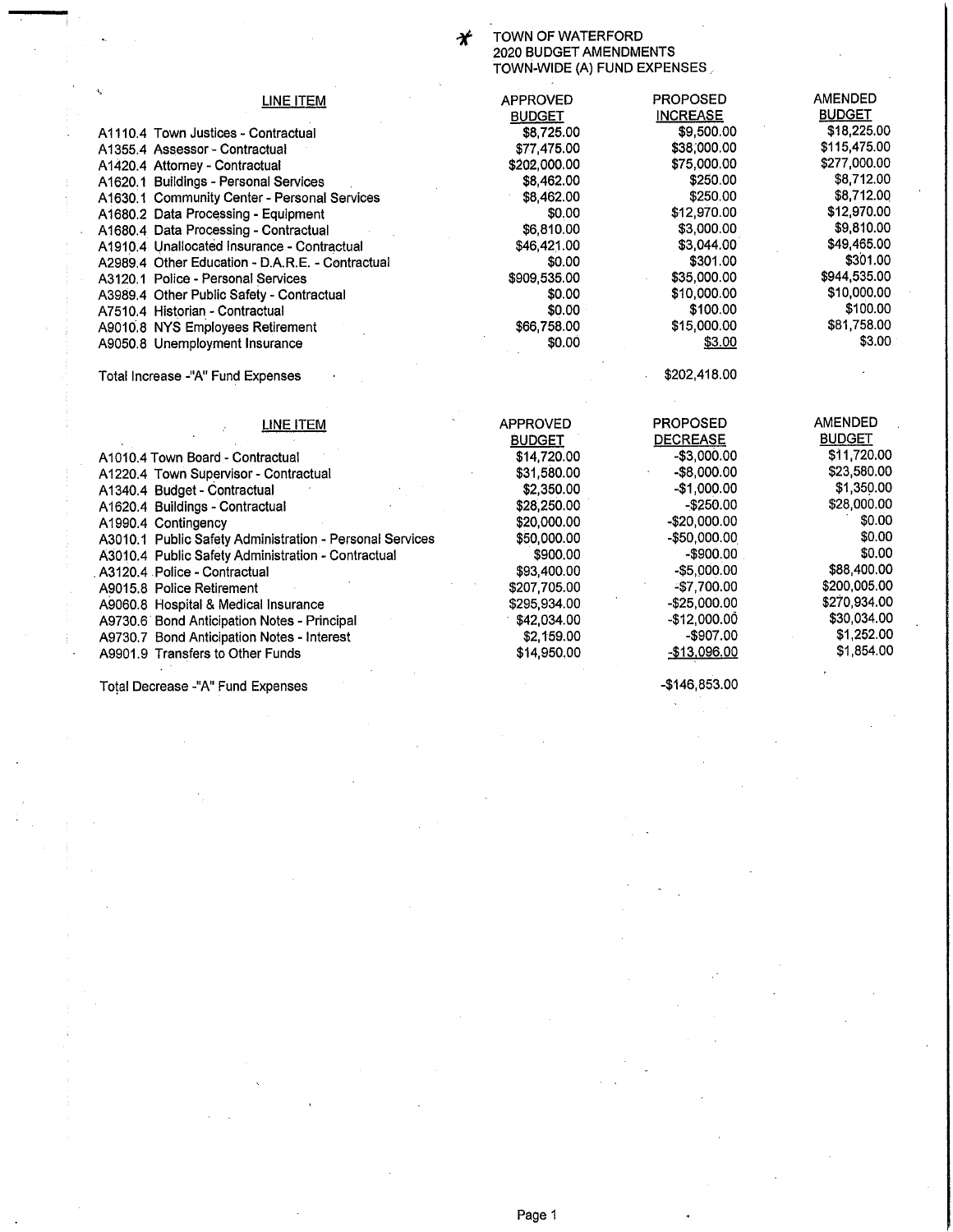## TOWN OF WATERFORD 2020 BUDGET AMENDMENTS<br>TOWN-WIDE (A) FUND REVENUES

 $-$ \$267,750.00

| <b>LINE ITEM</b>                                    | <b>APPROVED</b>               | <b>PROPOSED</b> | <b>AMENDED</b> |
|-----------------------------------------------------|-------------------------------|-----------------|----------------|
|                                                     | <b>BUDGET</b>                 | <b>INCREASE</b> | <b>BUDGET</b>  |
| A1001.0 Real Property Taxes                         | \$2,682,150.00                | \$2,920.00      | \$2,685,070.00 |
| A1232.0 Tax Collector Fees                          | \$400.00                      | \$8.00          | \$408.00       |
| A2190.0 Sale of Cemetery Lots                       | \$4,000.00                    | \$1,000.00      | \$5,000.00     |
| A2192.0 Charges for Cemetery Services               | \$9,950.00                    | \$100.00        | \$10,050.00    |
| A2210.0 General Services, Other Governments         | \$11,000.00                   | \$500.00        | \$11,500.00    |
| A2390.0 Share of Joint Activity - Other Governments | \$75,000.00                   | \$63,472.00     | \$138,472.00   |
| A2440.0 Rental - Other                              | \$25,200.00                   | \$378.00        | \$25,578.00    |
| A2665.0 Sales of Equipment                          | \$0.00                        | \$6,070.00      | \$6,070.00     |
| A2680.0 Insurance Recoveries                        | \$0.00                        | \$6,250.00      | \$6,250.00     |
| A2702.0 Gifts & Donations                           | \$0.00                        | \$7,487.00      | \$7,487.00     |
| A2705.0 Gifts & Donations - D.A.R.E. Program.       | \$0.00                        | \$840.00        | \$840.00       |
| A2770.0 Miscellaneous Revenues                      | \$0.00                        | \$5,511.00      | \$5,511.00     |
| A3005.0 Mortgage Tax                                | \$110,000.00                  | \$226,286.00    | \$336,286.00   |
| A3021.0 State Aid - Court Facilities                | \$0.00                        | \$24,400.00     | \$24,400.00    |
| A3389.0 State Aid - Other Public Safety             | \$0.00                        | \$3,235.00      | \$3,235.00     |
|                                                     |                               |                 |                |
| Total Increase -"A" Fund Revenues                   |                               | \$348,457.00    |                |
|                                                     |                               |                 |                |
|                                                     |                               |                 |                |
| LINE ITEM                                           | <b>APPROVED</b>               | <b>PROPOSED</b> | <b>AMENDED</b> |
|                                                     | <b>BUDGET</b>                 | <b>DECREASE</b> | <b>BUDGET</b>  |
| A <sub>1520.0</sub> Police Fees                     | \$3,500.00                    | $-$1,200.00$    | \$2,300.00     |
| A2351.0 Programs for Aging                          | \$7,692.00                    | -\$7,692.00     | \$0.00         |
| A2401.0 Interest & Earnings                         | \$5,500.00                    | $-$3,500.00$    | \$2,000.00     |
| A2544.0 Dog Licenses                                | \$5,000.00                    | $-$500.00$      | \$4,500.00     |
| A2590.0 Peddler Permits                             | \$350.00                      | $-$250.00$      | \$100.00       |
|                                                     | \$20,000.00                   | $-$12,000.00$   | \$8,000.00     |
| A2610.0 Fines & Forfeited Bail                      |                               |                 |                |
| Total Decrease -"A" Fund Revenues                   |                               | $-$ \$25,142.00 |                |
|                                                     |                               |                 |                |
|                                                     | TOWN OF WATERFORD             |                 |                |
|                                                     | <b>2020 BUDGET AMENDMENTS</b> |                 |                |
|                                                     | TOWN-WIDE (A) FUND            |                 |                |
|                                                     |                               |                 |                |
|                                                     | <b>APPROVED</b>               | <b>PROPOSED</b> | <b>AMENDED</b> |
| LINE ITEM                                           |                               | <b>DECREASE</b> |                |
|                                                     |                               |                 | \$0.00         |
| A0599.0 Appropriated Fund Balance                   | \$267,750.00                  | -\$267,750.00   |                |

A0599.0 Appropriated Fund Balance

Total Decrease - "A" Appropriated Fund Balance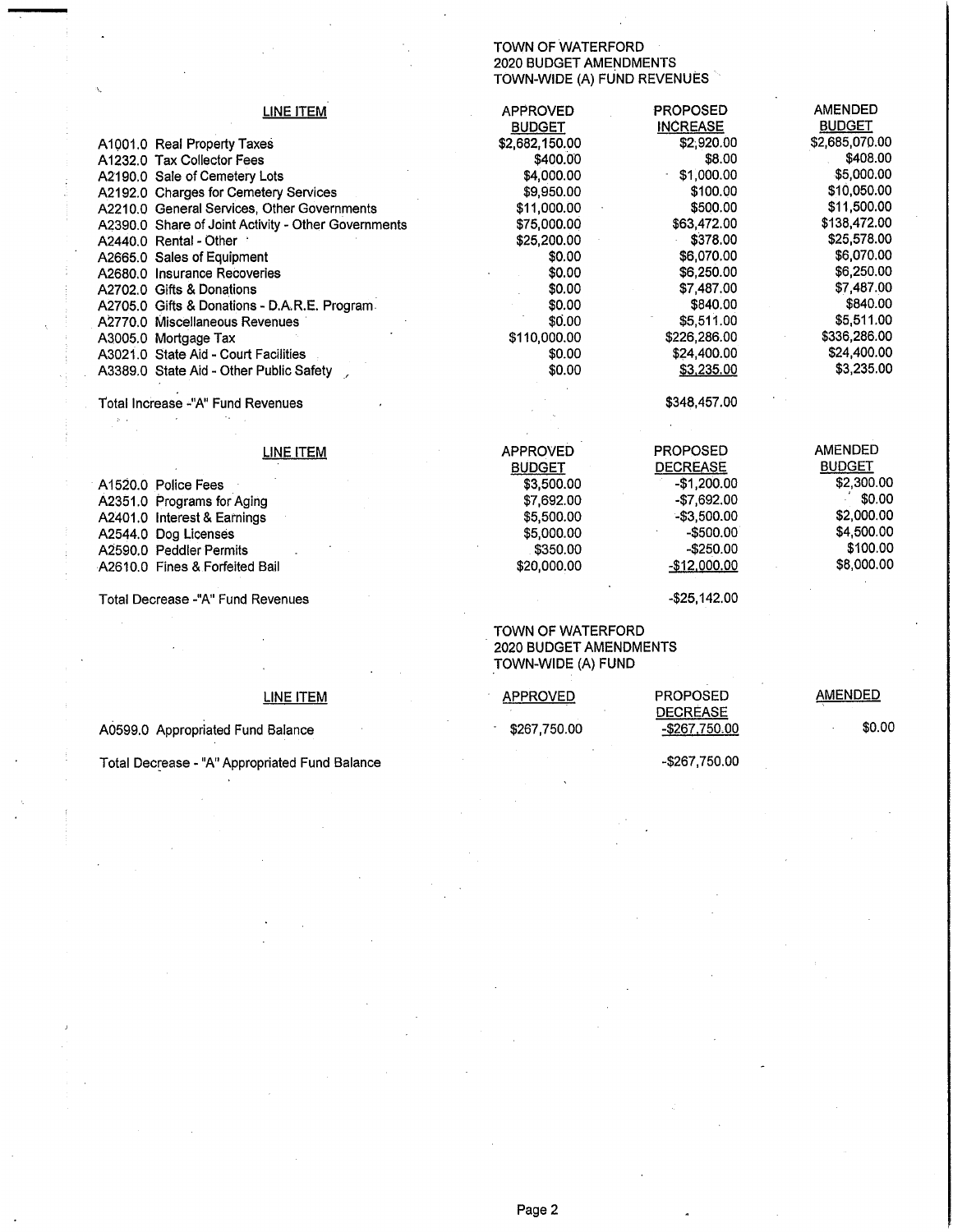# TOWN OF WATERFORD<br>2020 BUDGET AMENDMENTS<br>TOWN OUTSIDE VILLAGE (B) FUND EXPENSES

| LINE ITEM                                            | <b>APPROVED</b> | <b>PROPOSED</b> | <b>AMENDED</b> |
|------------------------------------------------------|-----------------|-----------------|----------------|
|                                                      | <b>BUDGET</b>   | <b>INCREASE</b> | <b>BUDGET</b>  |
| B1440.4 Engineer - Contractual                       | \$15,000.00     | \$16,000.00     | \$31,000.00    |
| B1910.4 Unallocated Insurance - Contractual          | \$10,625.00     | \$242.00        | \$10,867.00    |
| B5010.1 Highway Superintendent - Personal Services   | \$62,841.00     | \$3,500.00      | \$66,341.00    |
| B8010.4 Zoning - Contractual                         | \$8,200.00      | \$11,000.00     | \$19,200.00    |
| B8540.4 Drainage - Contractual.                      | \$0.00          | \$48,808.00     | \$48,808.00    |
| B9050.8 Unemployment Insurance                       | \$0.00          | \$500.00        | \$500.00       |
| B9720.7 Statutory Installment Bonds - Interest       | \$1,880.00      | \$6.00          | \$1,886.00     |
| Total Increase -"B" Fund Expenses                    |                 | \$80,056.00     |                |
|                                                      |                 |                 |                |
| LINE ITEM                                            | <b>APPROVED</b> | PROPOSED        | <b>AMENDED</b> |
|                                                      | <b>BUDGET</b>   | <b>DECREASE</b> | <b>BUDGET</b>  |
| B1420.4 Attorney - Contractual                       | \$38,500,00     | -\$20,564.00    | \$17,936.00    |
| B1990.4 Contingency                                  | \$20,000.00     | $-$20,000.00$   | \$0.00         |
| B3620.1 Building Inspector - Personal Services       | \$53,308.00     | $-$3,500.00$    | \$49,808.00    |
| B6772.4 Programs for Aging - Contractual             | \$1,200.00      | $-$ \$32.00     | \$1,168.00     |
| B7020.1 Parks & Recreation - Personal Services       | \$19,436.00     | $-$ \$12,800.00 | \$6,636.00     |
| B7020.4 Parks & Recreation - Contractual             | \$165.00        | $-$144.00$      | \$21.00        |
| B7140.1 Playgrounds & Recreation - Personal Services | \$3,776.00      | $-$3.776.00$    | \$0.00         |
| B7150.1 Swimming Pool - Personal Services            | \$24,176.00     | $-$6.092.00$    | \$18,084.00    |
| B7550.1 Celebrations - Personal Services             | \$7,132.00      | $-$ \$6,000.00  | \$1,132.00     |
| B7620.1 Adult Recreation - Personal Services         | \$21,101.00     | -\$12,000.00    | \$9,101.00     |
| B8010.1 Zoning - Personal Services                   | \$7,083.00      | $-$2,000.00$    | \$5,083.00     |
| B8020.1 Planning - Personal Services                 | \$34,272.00     | $-$2,500.00$    | \$31,772.00    |
| B8161.1 Collections - Personal Services              | \$9,575.00      | $-$4,000.00$    | \$5,575.00     |
| B9030,8 Social Security                              | \$19,597.00     | $-$3.048.00$    | \$16,549.00    |
| B9035.8 Medicare                                     | \$4,583.00      | $-$713.00$      | \$3,870.00     |
| B9901.9 Transfers to Other Funds                     | \$1,243,937.00  | $-$210,052.00$  | \$1,033,885.00 |
|                                                      |                 |                 |                |

Total Decrease -"B" Fund Expenses

-\$307,221.00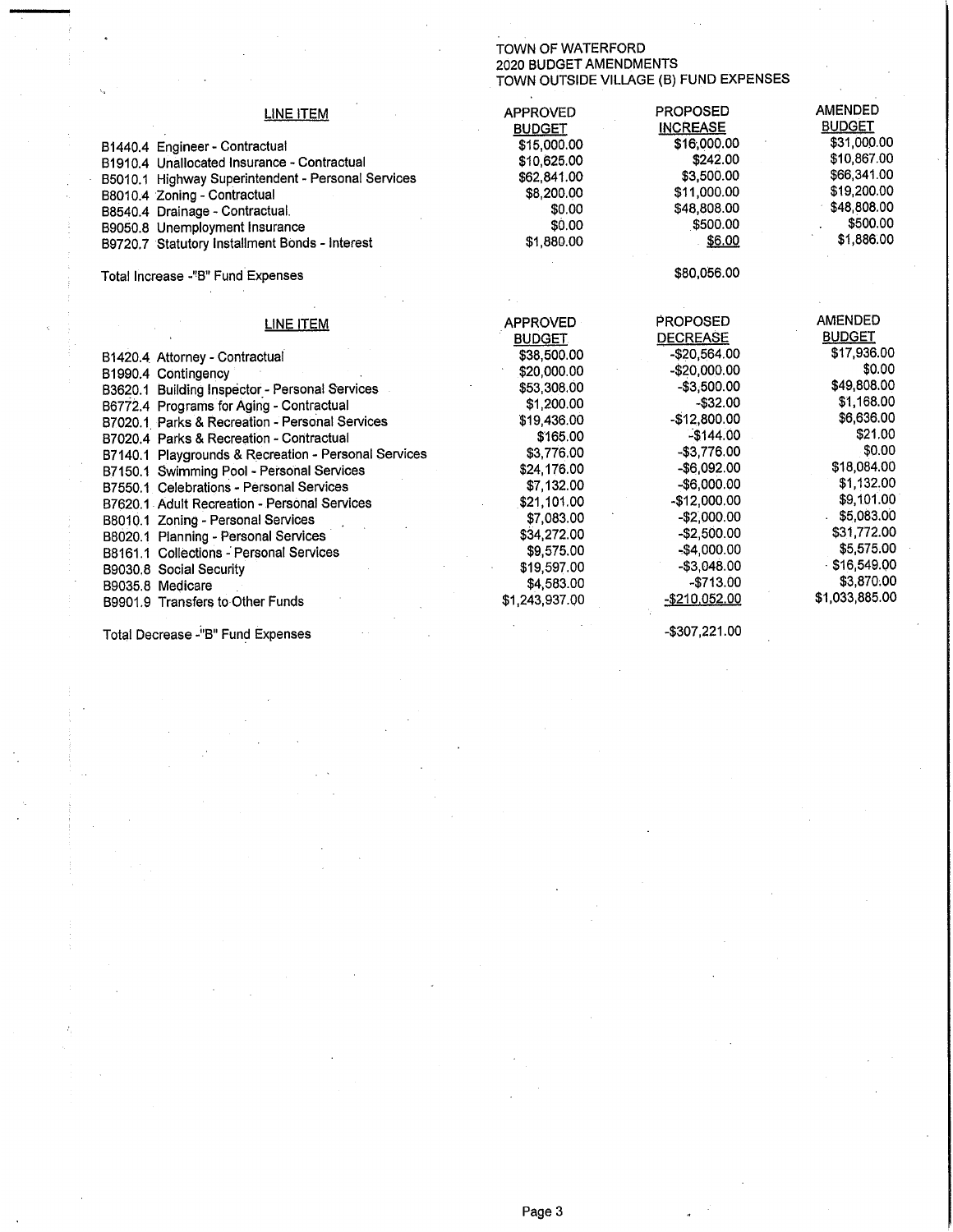# TOWN OF WATERFORD<br>2020 BUDGET AMENDMENTS<br>TOWN OUTSIDE VILLAGE (B) FUND REVENUES

| LINE ITEM<br>B2001.0 Park & Recreation Charges<br>B2376.0 Refuse & Garbage Services, Other Governments<br>B2401.0 Interest & Earnings<br>B2555.0 Building Permits<br>B2750.0 AIM-Related Payments<br>B2770.0 Miscellaneous Revenues | <b>APPROVED</b><br><b>BUDGET</b><br>\$2,000.00<br>\$39,191.00<br>\$0.00<br>\$18,000.00<br>\$0.00<br>\$0.00 | <b>PROPOSED</b><br><b>INCREASE</b><br>\$208.00<br>\$890.00<br>\$1.00<br>\$4,100.00<br>\$41,170.00<br>\$5.00 | AMENDED<br><b>BUDGET</b><br>\$2,208.00<br>\$40,081.00<br>\$1.00<br>\$22,100.00<br>\$41,170.00<br>\$5.00 |
|-------------------------------------------------------------------------------------------------------------------------------------------------------------------------------------------------------------------------------------|------------------------------------------------------------------------------------------------------------|-------------------------------------------------------------------------------------------------------------|---------------------------------------------------------------------------------------------------------|
| Total Increase -"B" Fund Revenues                                                                                                                                                                                                   |                                                                                                            | \$46,374.00                                                                                                 |                                                                                                         |
| <b>LINE ITEM</b>                                                                                                                                                                                                                    | <b>APPROVED</b><br><b>BUDGET</b>                                                                           | <b>PROPOSED</b><br><b>DECREASE</b>                                                                          | <b>AMENDED</b><br><b>BUDGET</b>                                                                         |
| B1120.0 Non-Property Tax Distribution by County - Sales Tax<br>B1170.0 Cable T.V. Franchise Fees                                                                                                                                    | \$2,132,474.00<br>\$110,000.00                                                                             | $-$ \$211,533.00<br>$-$3,500.00$                                                                            | \$1,920,941.00<br>\$106,500.00                                                                          |
| B1560.0 Safety Inspection Fees                                                                                                                                                                                                      | \$6,000.00                                                                                                 | -\$4,700.00                                                                                                 | \$1,300.00                                                                                              |
| B2012.0 Recreation Concessions                                                                                                                                                                                                      | \$1,500.00                                                                                                 | $-$ \$1,500.00                                                                                              | . \$0.00                                                                                                |
| B2130.0 Trash Fees                                                                                                                                                                                                                  | \$10,000.00                                                                                                | $-$1,457.00$                                                                                                | \$8,543.00                                                                                              |
| B2210.0 General Services, Other Governments                                                                                                                                                                                         | \$13,750.00                                                                                                | $-$ \$8,982.00                                                                                              | \$4,768.00                                                                                              |
| B2390.0 Share of Joint Activity, Other Governments                                                                                                                                                                                  | \$7,695.00                                                                                                 | $-$500.00$                                                                                                  | \$7,195.00                                                                                              |
| B2702.0 Gifts & Donations                                                                                                                                                                                                           | \$6,000.00                                                                                                 | -\$197.00                                                                                                   | \$5,803.00                                                                                              |
| B3001.0 State Revenue Sharing - Aid to Municipalities                                                                                                                                                                               | \$41,170.00                                                                                                | -\$41,170.00                                                                                                | \$0.00                                                                                                  |
| Total Decrease -"B" Fund Revenues                                                                                                                                                                                                   |                                                                                                            | -\$273,539.00                                                                                               |                                                                                                         |

Total Decrease -"B" Fund Revenues

Page 4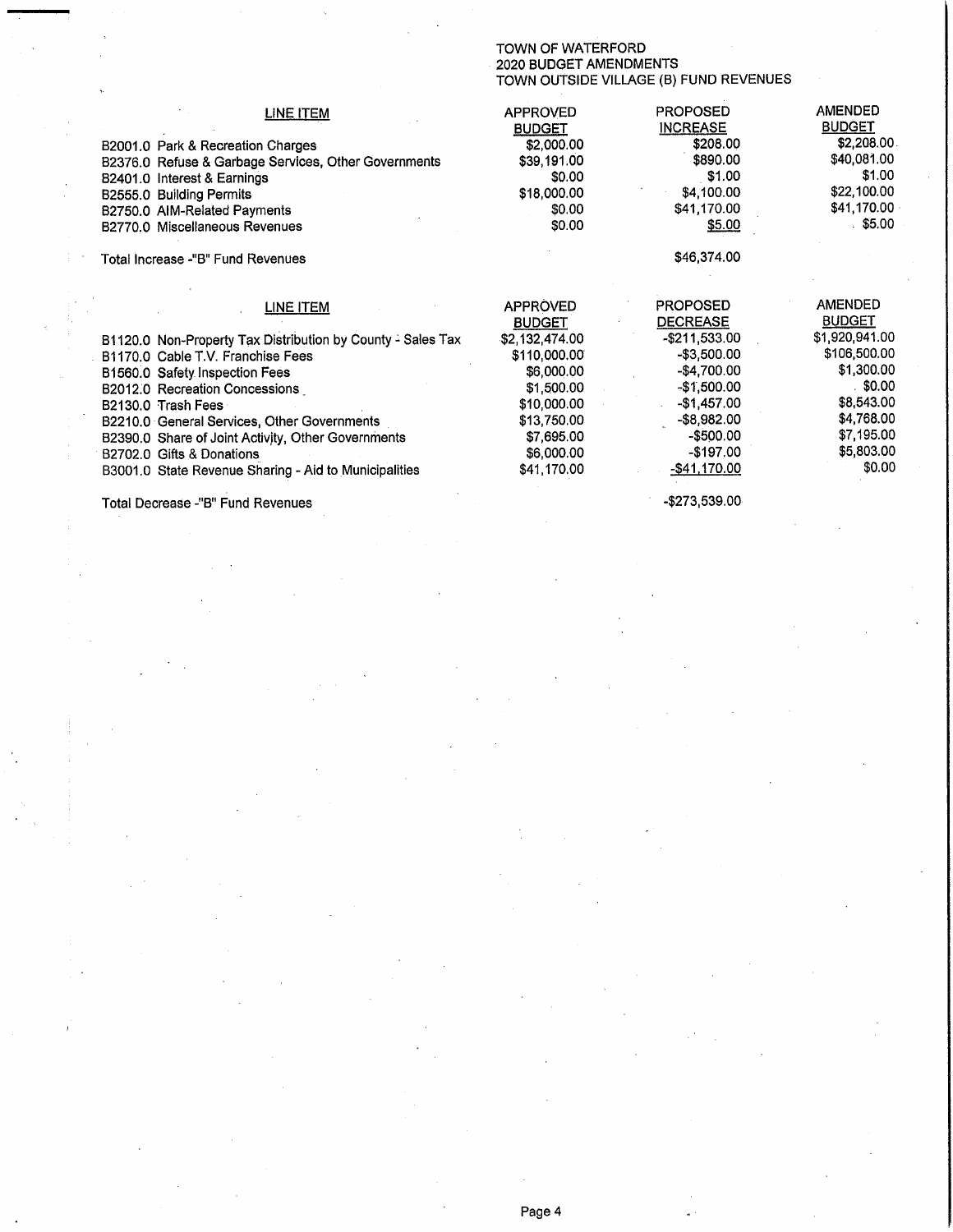#### **TOWN Of WATERFORD** 2020 BUDGET AMENDMENTS MISCELLANEOUS SPECIAL REVENUE (CM) FUND EXPENSES CANAL WELCOME CENTER SOUVENIR SHOP

 $-$4,553.00$ 

| LINE ITEM<br>CM7989.4 Other Culture & Recreation - Contractual<br>CM9901.9 Transfers to Other Funds | <b>APPROVED</b><br><b>BUDGET</b><br>\$4.175.00<br>\$1.000.00 | <b>PROPOSED</b><br><b>DECREASE</b><br>$-$ \$3.553.00<br>-\$1,000.00 | AMENDED<br><b>BUDGET</b><br>\$622.00<br>\$0.00 |
|-----------------------------------------------------------------------------------------------------|--------------------------------------------------------------|---------------------------------------------------------------------|------------------------------------------------|
|                                                                                                     |                                                              |                                                                     |                                                |

Total Decrease - "CM" Fund Expenses

TOWN OF WATERFORD 2020 BUDGET AMENDMENTS MISCELLANEOUS SPECIAL REVENUE (CM) FUND REVENUES CANAL WELCOME CENTER SOUVENIR SHOP

| LINE ITEM<br>CM2770.0 Miscellaneous Income | <b>APPROVED</b><br><b>BUDGET</b><br>\$0.00 | <b>PROPOSED</b><br><b>INCREASE</b><br>\$15.00 | <b>AMENDED</b><br><b>BUDGET</b><br>\$15.00 |
|--------------------------------------------|--------------------------------------------|-----------------------------------------------|--------------------------------------------|
| Total Increase - "CM" Fund Revenues        |                                            | \$15.00                                       |                                            |

APPROVED

**BUDGET** 

\$4,000.00

#### **LINE ITEM**

**LINE ITEM** 

CM2089.0 Other Culture & Recreation Income

Total Decrease - "CM" Fund Revenues

CM0599.0 Appropriated Fund Balance

#### TOWN OF WATERFORD 2020 BUDGET AMENDMENTS MISCELLANEOUS SPECIAL REVENUE (CM) FUND CANAL WELCOME CENTER SOUVENIR SHOP

**PROPOSED** 

**DECREASE** 

 $-$3,393.00$ 

 $-$3,393.00$ 

**AMENDED** 

**BUDGET** 

**AMENDED** 

\$0.00

\$607.00

| APPROVED   | <b>PROPOSED</b>                      |
|------------|--------------------------------------|
| \$1.175.00 | <b>DECREASE</b><br>٠<br>$-$1,175.00$ |
| ٠          | -\$1,175.00                          |

Total Decrease - "CM" Appropriated Fund Balance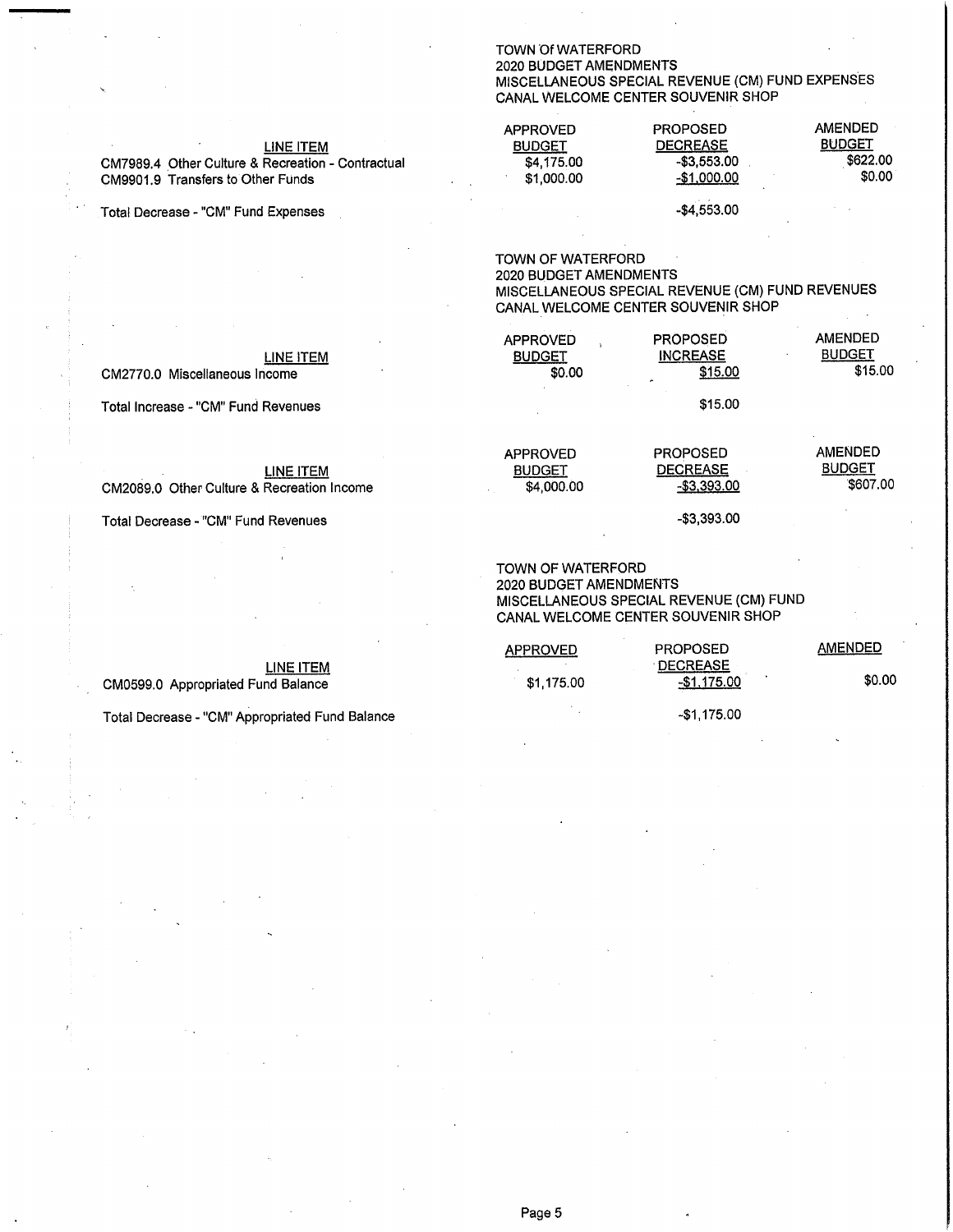#### **TOWN Of WATERFORD** 2020 BUDGET AMENDMENTS MISCELLANEOUS SPECIAL REVENUE (CM2) FUND EXPENSES

## STEAM BOAT MEET

| <b>APPROVED</b> | <b>PROPOSED</b> | <b>AMENDED</b> |
|-----------------|-----------------|----------------|
| <b>BUDGET</b>   | <b>DECREASE</b> | <b>BUDGET</b>  |
| \$5,550.00      | -\$5.548.00     | \$2.00         |
|                 |                 |                |

Total Decrease - "CM(2)" Fund Expenses

**LINE ITEM** 

CM(2)7989.4 Other Culture & Recreation - Contractual

 $-$5,548.00$ 

 $-$5,548.00$ 

TOWN Of WATERFORD 2020 BUDGET AMENDMENTS MISCELLANEOUS SPECIAL REVENUE (CM2) FUND REVENUES STEAM BOAT MEET

|                                        | APPROVED      | <b>PROPOSED</b> | <b>AMENDED</b> |
|----------------------------------------|---------------|-----------------|----------------|
| LINE ITEM                              | <b>BUDGET</b> | <b>DECREASE</b> | <b>BUDGET</b>  |
| CM(2)2089.0 Other Culture & Recreation | \$600.00      | -\$600.00       | \$0.00         |
| CM(2)2770.0 Miscellaneous              | \$1,200,00    | $-$1.198.00$    | \$2.00         |
| CM(2)5031.0 Interfund Transfers        | \$3,750,00    | -\$3,750.00     | \$0.00         |
|                                        |               |                 |                |

Total Decrease - "CM(2)" Fund Revenues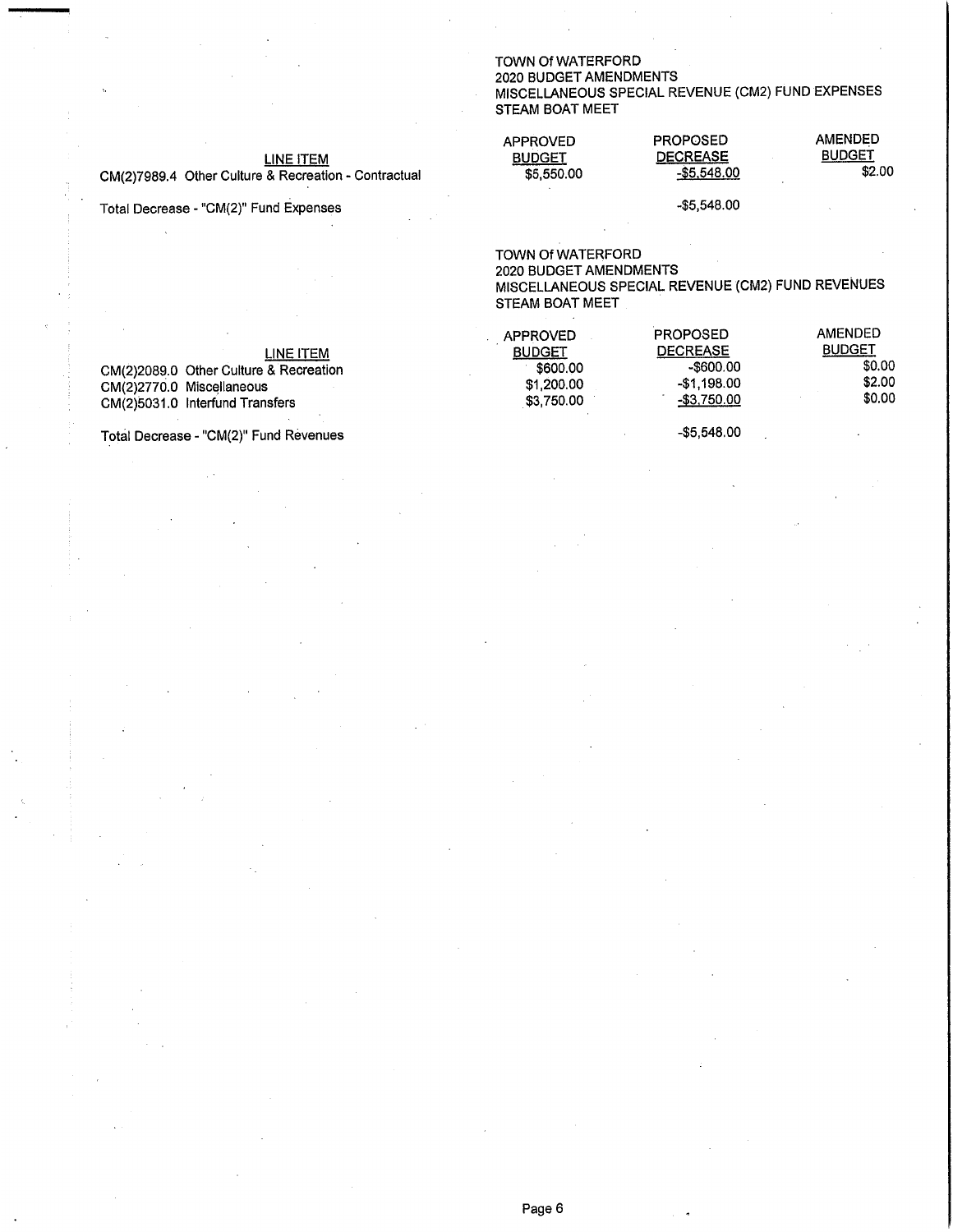#### TOWN Of WATERFORD 2020 BUDGET AMÈNDMENTS MISCELLANEOUS SPECIAL REVENUE (CM3) FUND EXPENSES TUG BOAT ROUND-UP

#### **LINE ITEM**

CM(3)7989.4 Other Culture & Recreation - Contractual

Total Decrease - "CM(3)" Fund Expenses

**APPROVED BUDGET**  $$20,825.00$  **PROPOSED DECREASE**  $-$20,806.00$  **AMENDED BUDGET** \$19.00

-\$20,806.00

**TOWN Of WATERFORD** 2020 BUDGET AMENDMENTS MISCELLANEOUS SPECIAL REVENUE (CM3) FUND REVENUES TUG BOAT ROUND-UP

**AMENDED APPROVED** PROPOSED **BUDGET DECREASE BUDGET LINE ITEM**  $$5,500.00$  $-$5,500.00$ \$0.00 CM(3)2089.0 Other Culture & Recreation \$15,325.00 -\$15,306.00 \$19.00 CM(3)2770.0 Miscellaneous

-\$20,806.00

Total Decrease - "CM(3)" Fund Revenues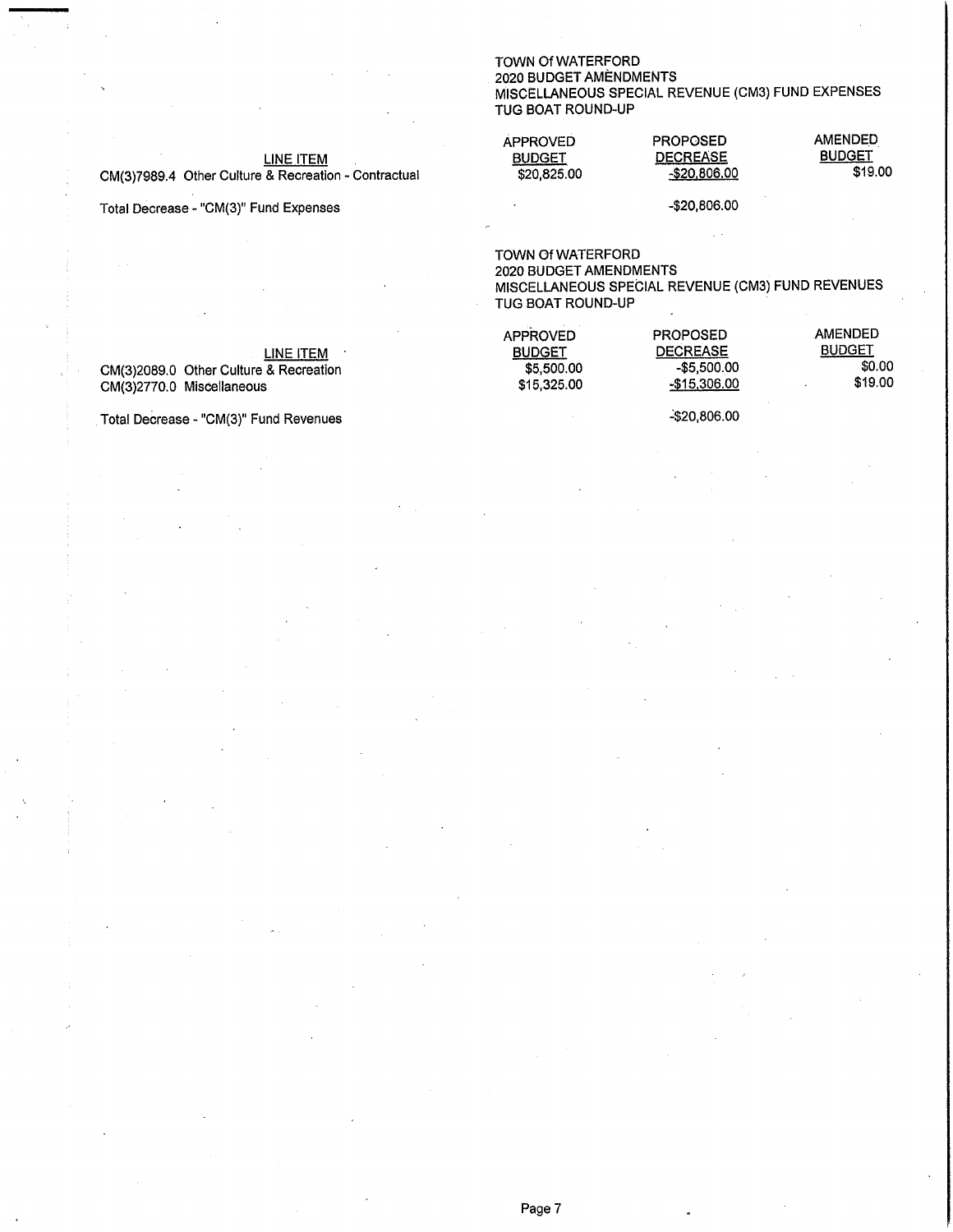TOWN OF WATERFORD

#### 2020 BUDGET AMENDMENTS MISCELLANEOUS SPECIAL REVENUE (CM5) FUND EXPENSES DRAGON BOAT MEET

#### **LINE ITEM**

CM(5)7989.4 Other Culture & Recreation - Contractual

Total Decrease - "CM(5)" Fund Expenses

#### APPROVED PROPOSED AMENDED **BUDGET BUDGET DECREASE** \$30,200.00  $-$28,346.00$  $$1,854.00$

 $-$ \$28,346.00

TOWN Of WATERFORD

2020 BUDGET AMENDMENTS MISCELLANEOUS SPECIAL REVENUE (CM5) FUND REVENUES DRAGON BOAT MEET

 $-$28,346.00$ 

| LINE ITEM                        | APPROVED<br><b>BUDGET</b> | <b>PROPOSED</b><br><b>DECREASE</b> | AMENDED<br><b>BUDGET</b> |
|----------------------------------|---------------------------|------------------------------------|--------------------------|
| CM(5)2770.0 Miscellaneous Income | \$18,000.00               | -\$18.000.00                       | \$0.00                   |
| CM(5)5031.0 Interfund Transfers  | \$12,200.00               | -\$10.346.00                       | \$1,854.00               |

Total Decrease - "CM(5)" Fund Revenues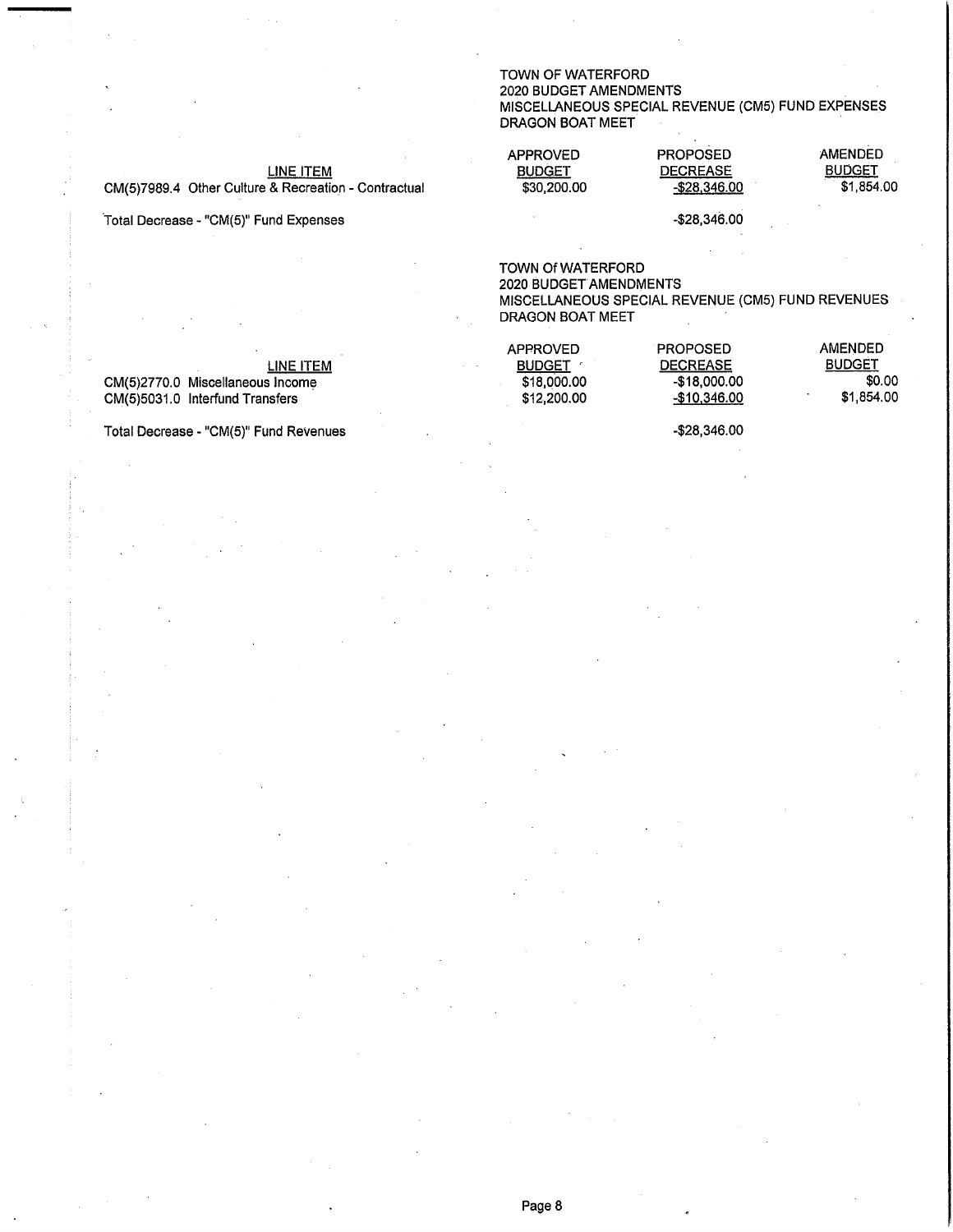#### TOWN Of WATERFORD 2020 BUDGET AMENDMENTS HIGHWAY (DB) FUND EXPENSES

| LINE ITEM<br>DB1610.4 Central Services Administration - Contractual<br>DB5130.2 Machinery - Equipment | <b>APPROVED</b><br><b>BUDGET</b><br>\$1,109.00<br>\$1,500.00 | <b>PROPOSED</b><br><b>INCREASE</b><br>\$150.00<br>\$6,750.00 | <b>AMENDED</b><br><b>BUDGET</b><br>\$1,259.00<br>\$8,250.00 |
|-------------------------------------------------------------------------------------------------------|--------------------------------------------------------------|--------------------------------------------------------------|-------------------------------------------------------------|
| Total Increase -"DB" Fund Expenses                                                                    |                                                              | \$6,900.00                                                   |                                                             |
|                                                                                                       |                                                              |                                                              | <b>AMENDED</b>                                              |
| LINE ITEM                                                                                             | <b>APPROVED</b><br><b>BUDGET</b>                             | <b>PROPOSED</b><br><b>DECREASE</b>                           | <b>BUDGET</b>                                               |
| DB1420.4 Attorney - Contractual                                                                       | \$3,000.00                                                   | $-$ \$513.00                                                 | \$2,487.00                                                  |
| DB1910.4 Unallocated Insurance - Contractual                                                          | \$25,725.00                                                  | $-$1,614.00$                                                 | \$24,111.00                                                 |
| DB5110.1 General Repairs - Personal Services                                                          | \$224,750.00                                                 | $-$5,000.00$                                                 | \$219,750.00                                                |
| DB5110.4 General Repairs - Contractual                                                                | \$92,155.00                                                  | $-$10,000.00$                                                | \$82,155.00                                                 |
| DB5130.1 Machinery - Personal Services                                                                | \$17,000.00                                                  | $-$9,000.00$                                                 | \$8,000.00                                                  |
| DB5132.4 Garage - Contractual                                                                         | \$41,270.00                                                  | $-$5,000.00$                                                 | \$36,270.00                                                 |
| DB5140.1 Miscellaneous - Personal Services                                                            | \$180,579.00                                                 | -\$37,855.00                                                 | \$142,724.00                                                |
| DB5142.1 Snow Removal - Personal Services                                                             | \$54,250.00                                                  | -\$27,492.00                                                 | \$26,758.00                                                 |
| DB9030.8 Social Security                                                                              | \$30,199.00                                                  | $-$4,920.00$                                                 | \$25,279.00                                                 |
| DB9035.8 Medicare                                                                                     | \$7,063.00                                                   | $-$1,150.00$                                                 | \$5,913.00                                                  |
| DB9730.6 Bond Anticipation Notes - Principal                                                          | \$160,473.00                                                 | -\$110,400.00                                                | \$50,073.00                                                 |
| DB9730.7 Bond Anticipation Notes - Interest                                                           | \$15,043.00                                                  | $-$ \$77.00                                                  | \$14,966.00                                                 |
|                                                                                                       |                                                              |                                                              |                                                             |

Total Decrease -"DB" Fund Expenses

#### TOWN OF WATERFORD 2020 BUDGET AMENDMENTS HIGHWAY (DB) FUND REVENUES

| LINE ITEM<br>DB2650.0 Sales of Scrap and Excess Materials<br>DB2665.0 Sales of Equipment<br>DB2680.0 Insurance Recoveries<br>DB2770.0 Miscellaneous Revenues | <b>APPROVED</b><br><b>BUDGET</b><br>\$1,500.00<br>\$0.00<br>\$0.00<br>\$0.00 | <b>PROPOSED</b><br><b>INCREASE</b><br>\$423.00<br>\$780.00<br>\$2,690.00<br>\$461.00 | <b>AMENDED</b><br><b>BUDGET</b><br>\$1,923.00<br>\$780.00<br>\$2,690.00<br>\$461.00 |
|--------------------------------------------------------------------------------------------------------------------------------------------------------------|------------------------------------------------------------------------------|--------------------------------------------------------------------------------------|-------------------------------------------------------------------------------------|
| Total Increase -"DB" Fund Revenues                                                                                                                           |                                                                              | \$3.931.00                                                                           |                                                                                     |

APPROVED

**BUDGET** 

\$1,243,937.00

Total Increase -"DB" Fund Revenues

### **LINE ITEM**

DB5031.0 Interfund Transfers

Total Decrease -"DB" Fund Revenues

AMENDED

-\$210,052.00

 $-$210,052.00$ 

 $\sim$ 

PROPOSED<br>DECREASE

 $-$ \$213,021.00

**BUDGET** \$1,033,885.00